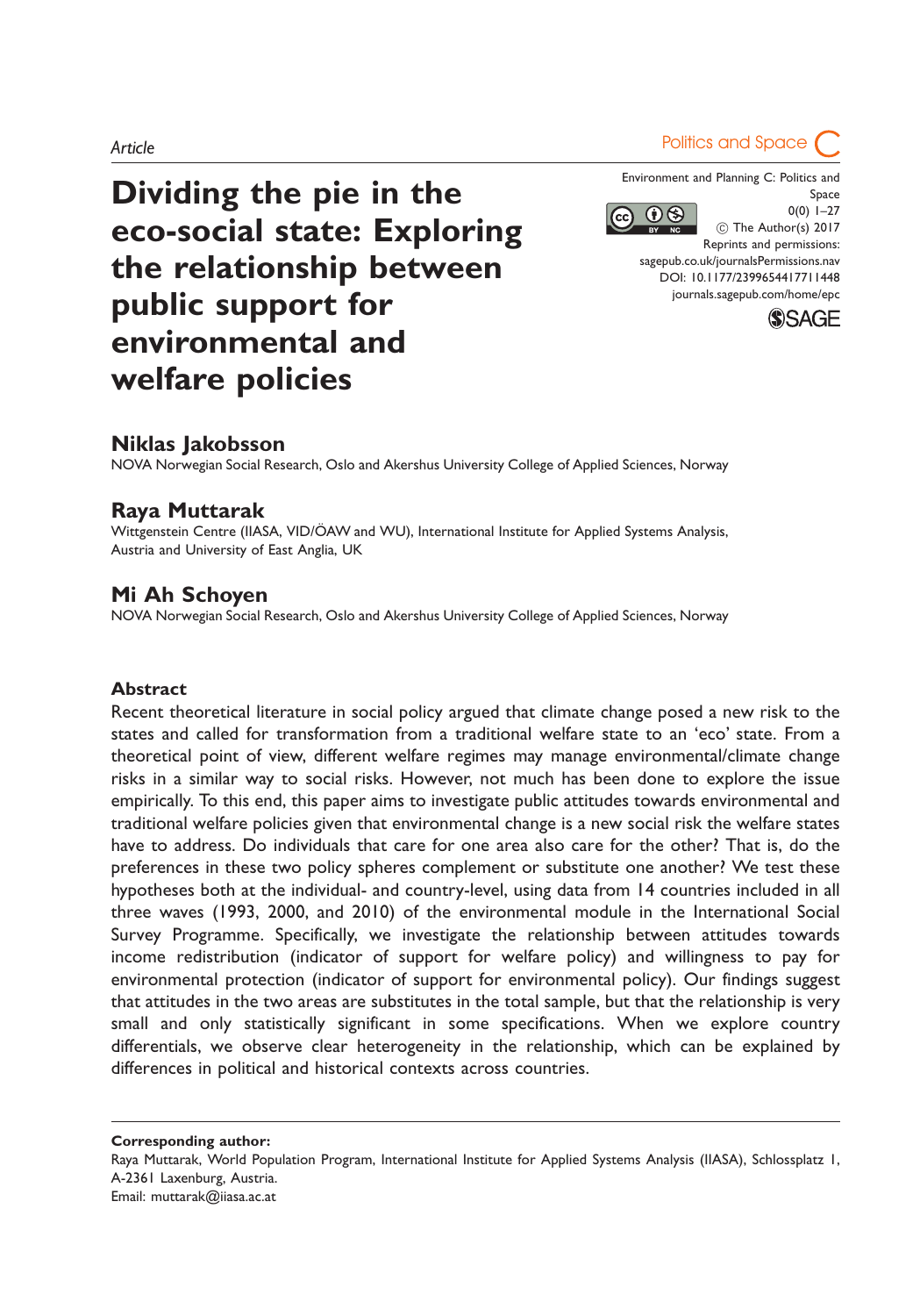#### Keywords

Cross-national, environmental attitudes, welfare states, inequality, willingness to pay

# Introduction

It has become evident that under a business-as-usual practice, greenhouse gas emissions will continue to rise and exceed the  $2^{\circ}$ C threshold where global warming becomes irreversible and catastrophic (IPCC, 2014). Thus, the reduction of global greenhouse gas emissions is urgent and at the heart of the climate talks among government representatives of over 190 nations in Paris in December 2015. The urgency of addressing climate change has been recognised not only among climate scientists but also in the social sciences. This is wellreflected in the introductory remark from a special issue of the *American Psychologist*, stating that 'global climate change poses one of the greatest challenges facing humanity in this century' (Swim et al., 2011).

Likewise, from a public policy perspective, the need to integrate climate change issues into public policy making has been readily acknowledged. Given that wealthier countries have greater capacity to afford the costs of carbon emissions cuts than poorer countries (Borghesi, 2001), governments in most high-income countries have recognised that they have a responsibility to act in order to reduce greenhouse gas emissions. However, such cuts will be costly, leading to the question of who should bear the costs. Different policy designs will have different winners and losers in terms of distributional outcomes. For instance, taxes on home energy use usually have regressive effects on low-income households because home energy behaves as a 'necessity' good, i.e. its income and price elasticities are small (Jamasb and Meier, 2010). In other words, low-income households spend a relatively high proportion of their income on energy intensive activities such as heating and are unlikely to reduce energy consumption even if taxes are increased. Conversely, targeting emissions from personal transport has been shown to have progressive, inequality-reducing effects since poorer households fly less and are less likely to own a car (Büchs et al., 2011).<sup>1</sup> Public policies introduced to promote transition towards low-carbon and sustainable lifestyles, hence, need to address such inequalities and conflicts. This includes, for instance, designing complementary policies such as transfer payments or tax cuts that compensate the regressive nature of carbon taxes in which the tax burden falls disproportionately onto poorer households.

Whilst climate change is being recognised internationally as a 'wicked' or even 'super wicked' policy issue (Levin et al., 2012; Rittel and Webber, 1973), 'traditional' public policy issues like unemployment, income inequalities and poverty remain prominent at the national level. Over the past two decades, demographic change, a reduction in economic growth rates, increased economic and financial internationalisation and the global economic downturn have put great pressures on public finances. The shrinking work force, coupled with increasing life expectancy, translate into inevitably higher social spending on health care and pensions. Likewise, widening income inequalities in high income countries since the 1980s due to globalisation, technological change and shifts in family structures call for welfare state interventions (Ursanov and Chivot, 2015). With climate change being a source of new social risks on the one hand and 'traditional' social problems on the other, it can indeed be problematic for countries to maintain fiscal and environmental sustainability (Bailey, 2015). This raises a question of how the pie should be divided to achieve the best possible synergy between social and environmental policies.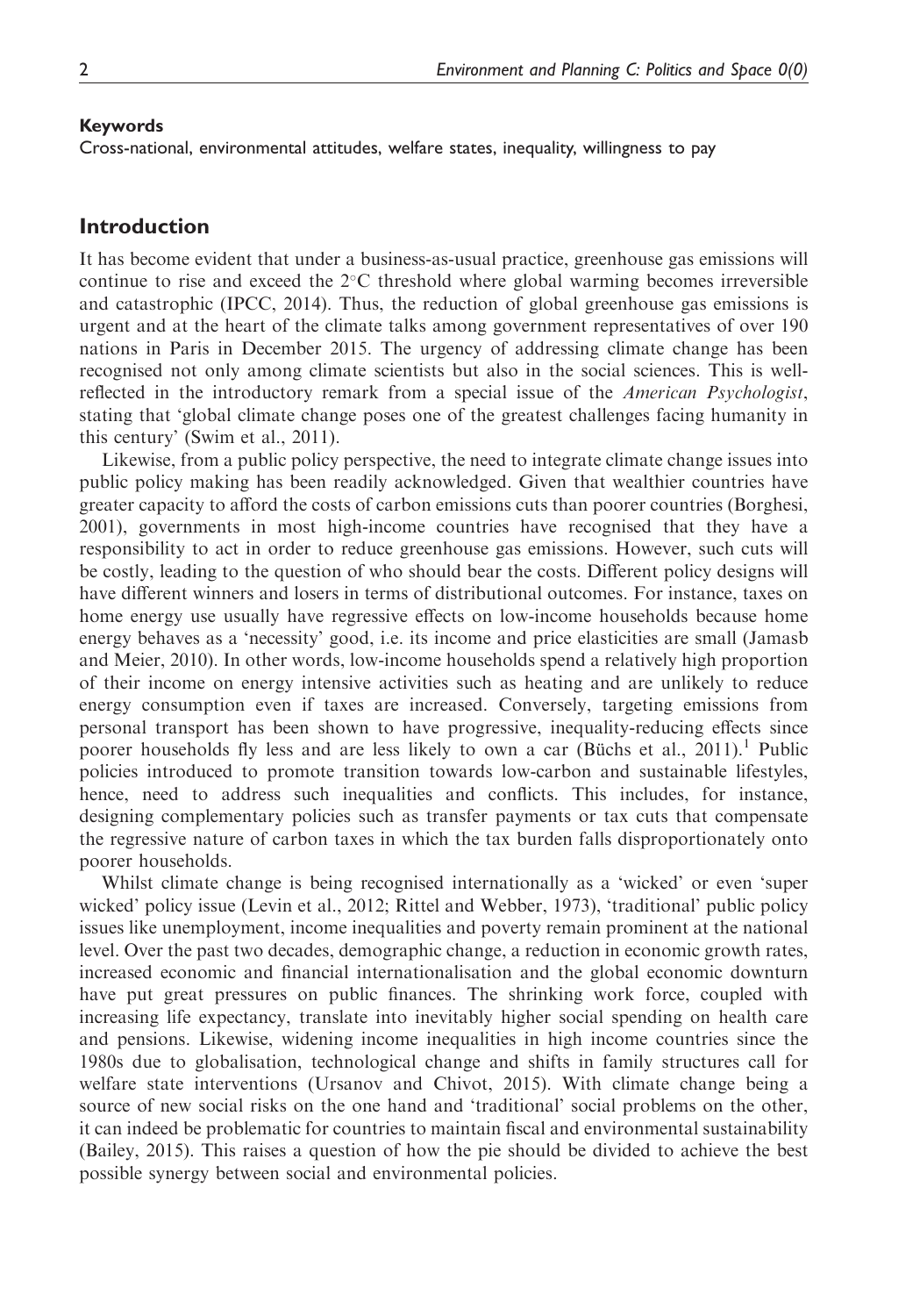Under the pressure of global environmental change, environmental management and climate change mitigation and adaptation have gradually become a core area of state responsibility. Following the modern environmental movement in the 1960s and the 1970s, sub-disciplines within the social sciences have increasingly addressed environmental issues. In political science the study of environmental governance covering the topics related to environmental politics, natural resource management and environmental policy is wellestablished (Meyer et al., 1997; Newell, 2008; Paterson, 2009). In particular, the issue of the intersection between economic growth and environmental sustainability has been a dominant research theme.

The findings of the Environmental Kuznets Curve (EKC) in which certain forms of air and water pollution decline as the level of national income increases, raises the puzzling question of why environmental quality improves as countries become wealthier and more industrialised (Cole et al., 1997; Dasgupta et al., 2001; Grossman and Krueger, 1995; but see Bagliani et al., 2008 for an alternative interpretation). Both citizen's increased demand for a better quality of life once the country is economically developed – the post-materialism theory proposed by Inglehart (1995) – and the capacity of wealthier countries to invest in infrastructure, technological development and pollution control, explain this inverted U-shaped curve (EKC) (Fiorino, 2011). Correspondingly, there is some evidence that individuals who hold higher post-materialist values, tend to be more politically engaged and mobilise more actively – for instance by signing a petition or taking part in a protest – to influence or change environmental policies (Kelly et al., 2007).<sup>2</sup>

The crucial role that public opinions play in environmental mobilisation, coupled with the new challenge of integrating climate policies into other policy areas make 'squaring the public policy circle' (Taylor-Gooby, 2011) an extremely demanding task for democratic governments. Since citizen's attitudes towards public policies are partially shaped by selfinterest (Blekesaune and Quadagno, 2003), it is possible that public support for social and climate change policies may not go hand in hand. Which policy dimension should be given priorities pose challenges to governments in making costly policy solutions palatable to the public. Since citizens are the recipients of policy, their attitudes have implications for the legitimacy of these policies. In advanced democracies, the relationship between public opinions and policy may be linked to the quality of democracy.<sup>3</sup> As Jacobs and Shapiro (1994) point out '[w]hen policies are habitually at odds with public opinion, this is considered undemocratic [...]'. Indeed, it has been found that public policy and institutional arrangements are correlated with public attitudes (e.g. Jacobs and Shapiro, 1994; Kumlin, 2004; Skocpol, 1994).

Therefore, under the threat of the changing climate, if we are to succeed in transforming modern democratic states into environmental welfare states or eco-social states, we need to understand what drives attitudes both in the environmental sphere and with regard to welfare policy. Ideally, we should uncover the extent to which the two spheres interact. Since it would give policymakers an indication as to what kind of policies are likely to be unpopular with voters and where there might be greater room for manoeuvre, such knowledge would have relevance for policymaking. However, public attitudes in the two policy fields have rarely been empirically analysed together. Analysis of these policy interactions remains a relatively young research field (Gough, 2010). This article makes another step towards closing this gap by investigating whether there is a relationship between developments in environmental attitudes and attitudes towards income redistribution, using three waves of the environmental modules of the International Social Survey Programme (ISSP).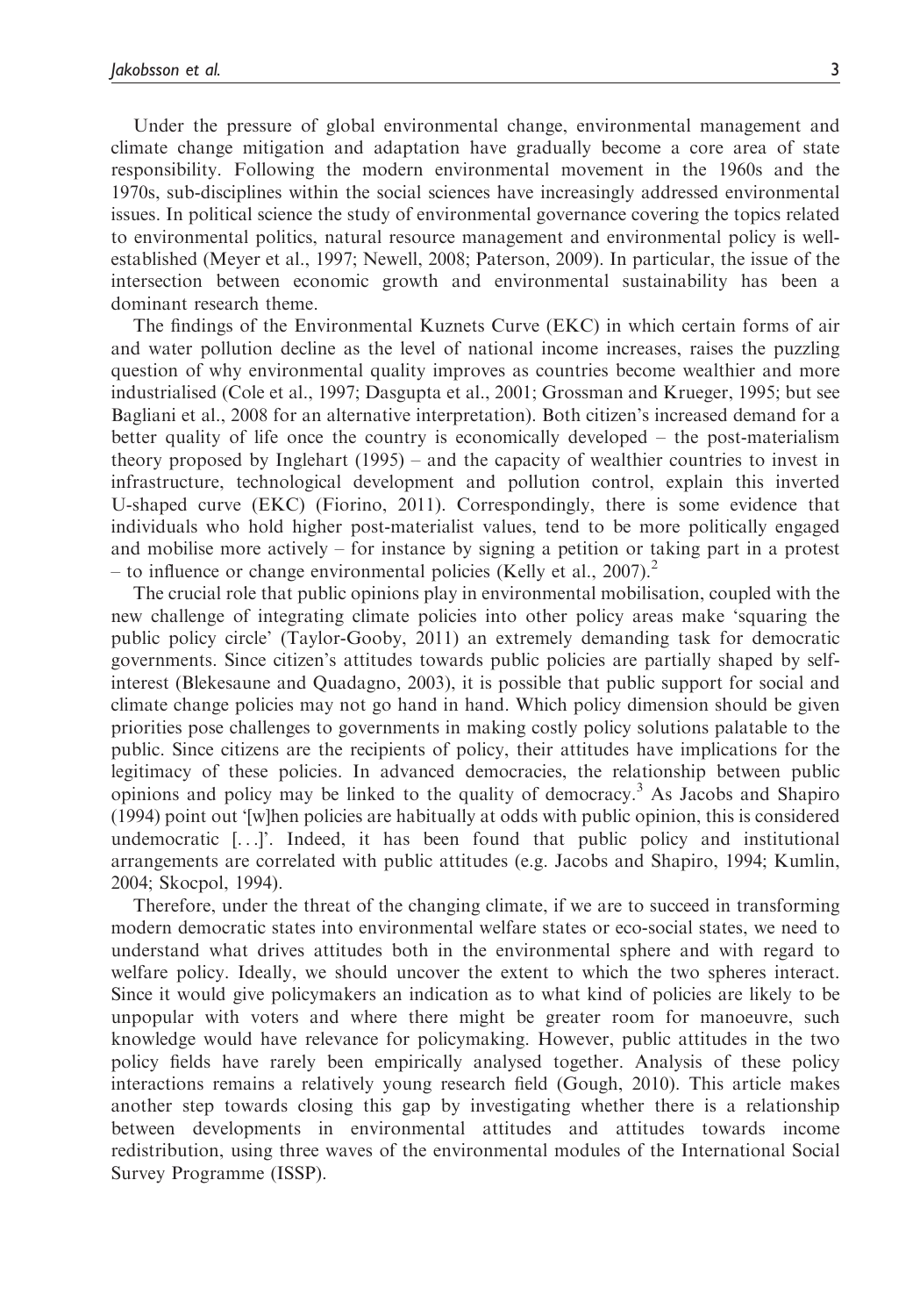### Research questions and hypotheses

In this study, we ask whether public attitudes towards income redistribution are related to the willingness to pay to protect the environment. We look at two indicators that measure how willing an individual is to give up part of their wealth to reduce social inequalities and to improve the quality of the environment respectively. Here we examine two straightforward competing hypothesis: (1) Crowding out: Environmental and social concerns are substitutes, i.e. persons who attach a high priority to environmental protection are less concerned about governmental efforts to protect against social risks; and (2) Double-worry: Those concerned about 'traditional' social questions and who support redistribution through the welfare state also tend to worry about the environment and are willing to pay to protect the environment. We test the two hypotheses both at the individual- and country-level, using the ISSP data as described in Section 'Data and measurement'.

There is a rich comparative literature on public attitudes on environmental issues (Franzen and Meyer, 2010; Franzen and Vogl, 2013; Gelissen, 2007) as well as on questions like redistribution and the responsibility of governments in providing social protection and care (Blekesaune and Quadagno, 2003; Kulin and Svallfors, 2013; Reeskens and Oorschot, 2013). Whilst these two streams of literature represent a natural starting point for exploring potential interactions between environmental and welfare attitudes, attitudes towards environmental issues and welfare state questions have rarely been explored together. A recent empirical study focusing on Australia by Spies-Butcher and Stebbing (2016) examines the relationship between prioritising environmental and global warming concerns and support for welfare state expansion and finds that there is a strong overlap in preferences towards the two issues. Still, their study does not explicitly investigate attitudes towards welfare and environmental policies. Moreover, looking only at a single country, it does not provide knowledge of differences (or similarities) across countries.

Recently, there has been emerging literature that explores the potential interactions of climate change and climate policies with social policy and welfare state issues (Fitzpatrick, 2014; Gough, 2010, 2013; Koch and Mont, 2016; Meadowcroft, 2008, 2005; Somestad, 2012). In particular, these scholars recognise ecological challenges such as climate change, deforestation and land degradation as sources of new social risks which have implications for social policy arrangements and may require new kinds of policy solutions (see e.g. Johansson et al., 2016; Schaffrin, 2014). In this sense, both welfare states and environmental states play a similar role in addressing negative market externalities.

Duit (2016: 71) uses the term 'environmental state' to describe a state that adopts a continuous focus on social–environmental interactions. This concept denotes real-world examples or approximations of an ideal-type green state (or ecological state) (e.g. Dryzek et al., 2003; Eckersley, 2004), conceived as a liberal democracy<sup>4</sup> practicing 'ecologically responsible statehood' (Eckersley, 2004: 2). According to Duit (2016: 73) the environmental state comprises four basic resources that the state employs to deal with environmental externalities. These include: (1) environmental regulations, institutions and policies; (2) organisations and agencies for environmental public administration; (3) environmental taxes and spending for the redistribution of resources; and (4) production and dissemination of environmental knowledge through scientific studies and environmental monitoring programmes. In addition to these four policy instruments, one could also add decentralised 'network governance', which involve interactions between various agencies such as nongovernmental organisations, corporations, activists and public officials (Dryzek, 2013; Jordan et al., 2003). Whilst some of the alternative environmental policy instruments are market-based, other collaborative governance strategies include voluntary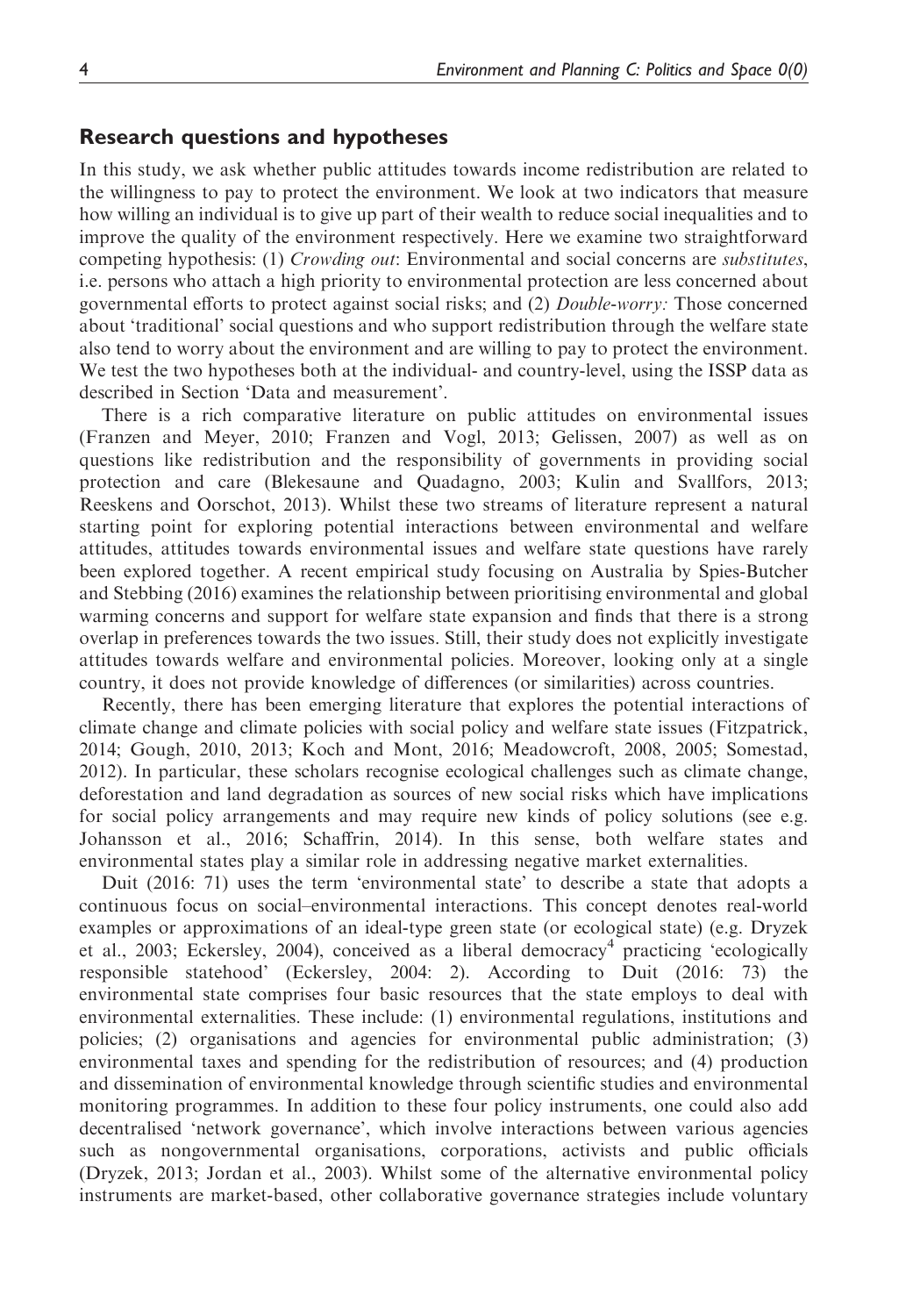agreements, for instance, between regulators and corporations. The state may share with industry the responsibility to address environmental challenges (see Jordan et al., 2003: 11). Sustainable development, following a path of ecological modernisation (a concept that we return to in the concluding discussion), necessitates broad partnerships, not only between government and business, but also scientific expertise and civil society pressure groups (see Dryzek, 2013: 170–177).

These environmental mandates and strategies may overlap with pre-existing economic and security arrangements which also require state intervention (Duit et al., 2016; Meadowcroft, 2005). Whilst characteristic forms and the instruments for reallocation of obligations and entitlements of the welfare state and the environmental state operate in separate departmental silos (Gough, 2016), they may compete for public resources in terms of funding as well as administrative capacity at the stage of policy implementation.

Subject to tight budgetary constraints, the welfare states are under pressure to ensure equity and justice of policy outcomes and fair distribution of costs and burdens between social groups. Modern states are subject to state 'imperatives' in which they are expected to ensure balance between economic prosperity, public services provision, security and environmental protection (Hunold and Dryzek, 2002). In this regard, both social protection and climate policy are rooted in the social justice discourse (Eckersley, 1992). This particularly concerns the issues of distributive justice, i.e. the fair distribution of socio-economic and natural resources. Environmental justice deals with equitable distribution of environmental benefits and risks. Environmentally hazardous sites such as waste disposal, manufacturing industry and energy production, for instance, are often located close to poor and/or minority-dominated residential areas. Such environmental discrimination paved way to environmental justice movements like the one in the southern United States in the 1980s (Bullard, 2000) and in South Africa in the 1990s (Khan, 2002).

Therefore, similar to the provision of public goods like public education, housing and health services to protect against market failure, climate policy, such as investment in cleaner energy production, is a strategy to counteract the effects of the market's externalisation of environmental costs. Whilst the welfare state already has the institutions, processes and policies in place to accommodate environmental sustainability and climate goals (Duit, 2011), it is possible that climate polices might compete with social policy for resources and attention and weaken the traditional concerns of social justice. Consequently, in the future it will be important to design social policies that are able to mitigate the inequalities and conflicts that may emerge in the transition towards more eco-friendly welfare states as well as are attractive to electorate (Koch and Fritz, 2014).

Unlike the welfare state where class-based interests are at the centre, concerns about the environment which are the base of collective pressure on government, are more often expressed among more educated and affluent groups (Gough, 2016). Whether the public favour redistribution and/or environmental policies thus depends on both individual preferences and the national context. At the individual level, public attitudes towards certain policies are determined by elements of self-interest, ideology and political preferences. According to the self-interest argument, individuals who benefit from given welfare policies or are at risk of becoming financially dependent on the welfare state, are more likely to support such programmes (Hasenfeld and Rafferty, 1989). Hence, those who are socioeconomically vulnerable, e.g. have low income, education and occupational status, are more likely to favour a system in which incomes and wealth are evenly distributed (Blekesaune and Quadagno, 2003; Jæger, 2006). In this sense, whether individuals support only welfare policies or only environmental policies or both, depends on their self-interest.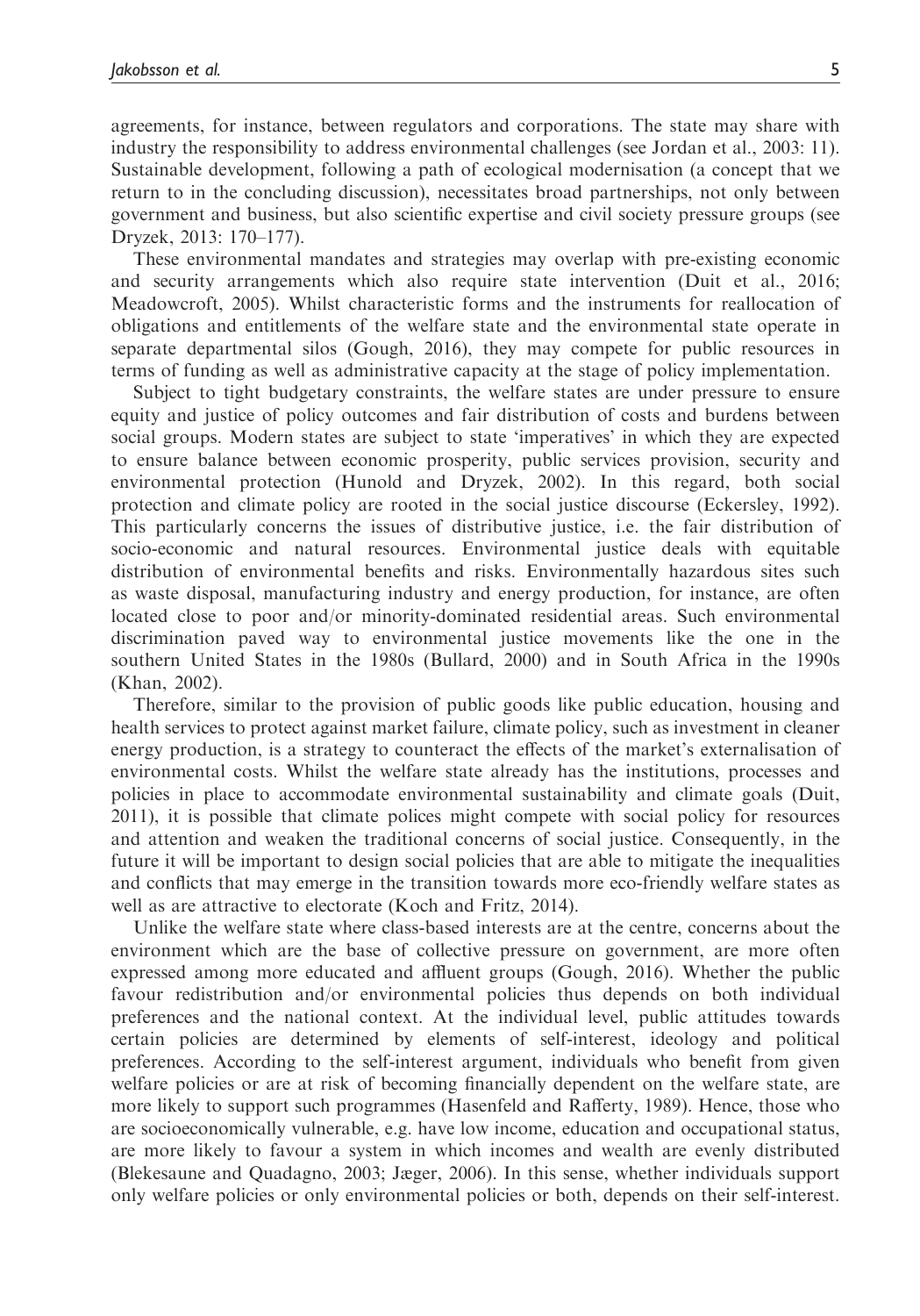Individuals from low-income households may, for example, be supportive of income redistribution but less sympathetic towards higher tax on home energy use.

Individual opinions towards public welfare provision and environmental policies are also rooted in systems of political orientations and ideological preferences. Empirical studies have documented that individuals' support for public responsibility for welfare provision are correlated with their subjective position on the left/right continuum, egalitarian ideology and beliefs about social justice and social mobility (Bean and Papadakis, 1998; Calzada et al., 2014; Linos and West, 2003). Whilst typical left and right parties were clearly divided on economic programmes, environmental or green issues were not straightforwardly accommodated in the traditional left/right framework. On the one hand, there are authors who argue that environmentalism represents an additional political dimension orthogonal to the traditional economic dimension (Carter, 2001). If this is the case, pro-welfare voters may not necessarily be pro-environment. On the other hand, some scholars have argued that environmentalism should follow the established left/right party alignment, especially within a leftist identity (Inglehart, 1990; Knutsen, 1995). There is evidence that political parties and individuals who are self-identified on the left of the political spectrum, are more likely to embrace pro-environmental positions including agreeing to pay higher taxes to prevent environmental damages and support publicly financed environmental protection programmes and climate policy (Neumayer, 2004; Torgler and García-Valiñas, 2007; Ziegler, 2017). In this regard, public support for welfare and environmental policies supposedly goes hand in hand.

At the same time, country-level characteristics also affect public attitudes towards social and environmental policies. The development of various regime types of welfare states has been attributed to the history of class coalitions with, for instance, the coalition between the middle classes and the working classes forming the social democratic regimes (Esping-Andersen, 1990). The institutional characteristics of the welfare regimes, in turn, can influence attitudes and opinions towards social programmes (Edlund, 1999). It is expected that social democratic welfare states should be in a better position to handle the intersection between welfare and environmental policies (Dryzek, 2008). Since these states rely on more extensive state intervention, in general, policymakers as well as citizens are likely to accept higher levels of taxation and market regulation (Svallfors, 2013). In such regimes, both environmental and economic values can be mutually reinforcing since both issues require state regulation and collective investment. In contrast, in liberal welfare regimes, welfare support for medium-income groups is comparatively weak resulting in high levels of poverty and social inequality. Hence, there are likely to be conflicts between public welfare and environmental policy since low-income households are less able to face higher energy costs or invest in energy saving measures (Schaffrin, 2014).

According to the literature on individual and country level determinants of public attitudes described above, public support for social and environmental policies can compete with one another (e.g. welfare recipients supporting redistribution programmes whilst people vulnerable to environmental change favour pro-environmental policies) or go hand in hand (e.g. believing in an active state in both spheres). Koch and Fritz (2014) is, to our knowledge, the only study that has empirically investigated the linkages between social and environmental policies. In particular, using a set of questions on environmental attitudes in the ISSP 2010 data, the study explores whether social democratic welfare states are more eco-friendly than conservative and liberal welfare states as measured by countrylevel ecological performances. They investigated whether individuals living in social democratic welfare states are more concerned about the environment than economic growth, more in favour of government intervention to protect the environment and more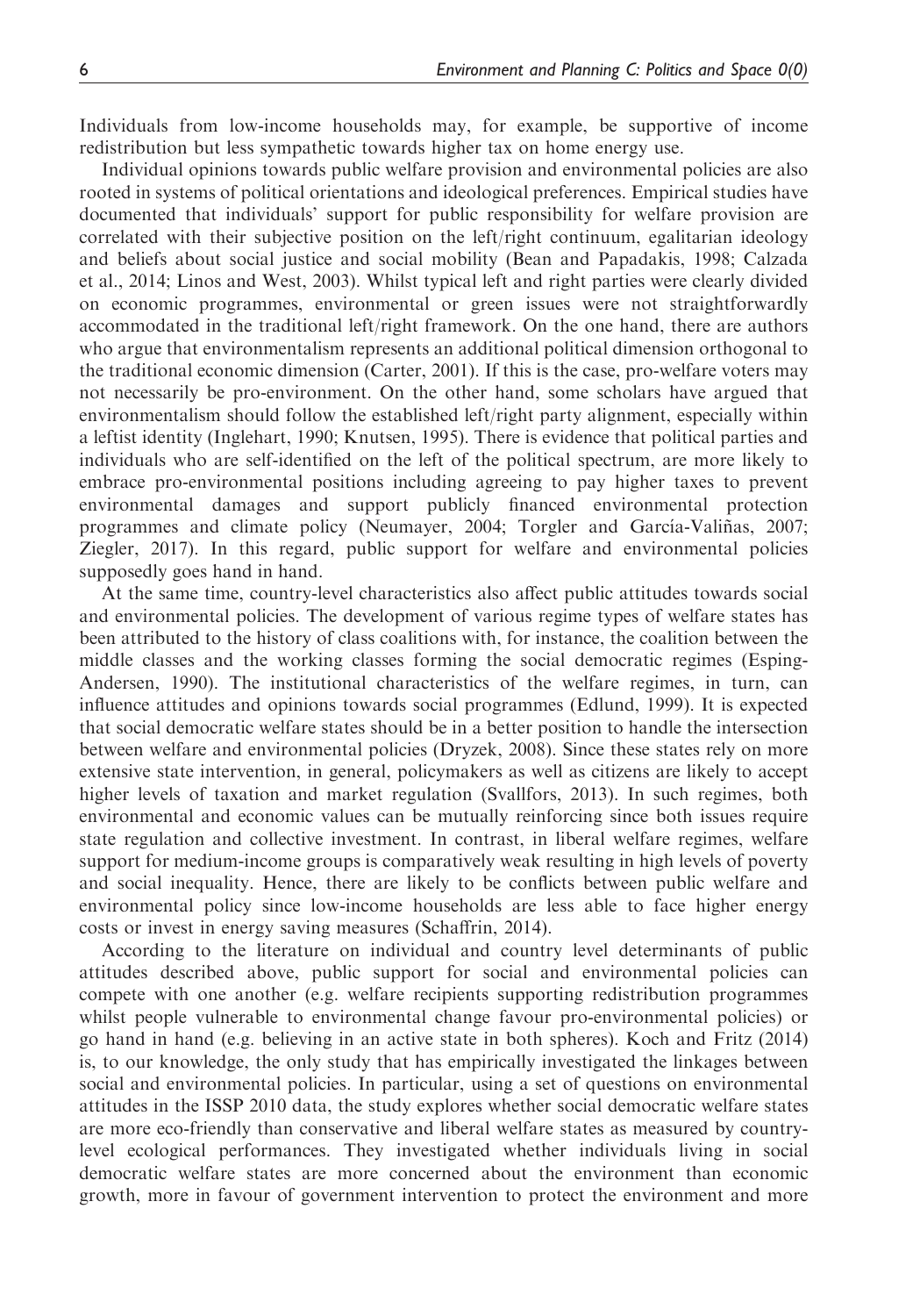willing to cut the standard of living to protect the environment. They find evidence neither of better ecological performances nor of greater support for environmental policies in social democratic welfare states. These findings suggest that there are no spillover effects from states that favour welfare policies tackling socioeconomic inequalities to green policies addressing environmental issues.

Although the work of Koch and Fritz (2014) provides some empirical insight into a possible synergy between welfare and environmental policies, they do not explicitly capture the potential budgetary tensions between the two policy choices. Indeed, social spending on welfare programmes such as pension and unemployment benefits may compete with expenditure for policies to protect the environment. There is evidence that changing governments' priorities towards pressing financial and social issues due to the economic recession have led to budget cuts in the green economy development such as investments in clean technology and renewable energy schemes (Obani and Gupta, 2016).

# Data and measurement

#### Data

This study is based on the environmental module of the ISSP comprising three crossnational surveys conducted in 1993, 2000 and 2010. The ISSP is an ongoing crossnational collaboration covering topics of importance to the social sciences since 1984. The ISSP surveys employ a common sampling and methodological framework making the data comparable across countries and time. Although sampling procedures vary by country ranging from probability cluster sample, stratified random sample to random equal probability sample, they are designed to ensure national representativeness including at least 1000 respondents per country per year. Respondents were adults aged 18 years and older.

The environmental module includes numerous measures of attitudes towards environmental-related issues including respondents' behaviour and preferences regarding governmental measures on environmental protection. The data also contain basic demographic information such as age, sex, education and occupation. In order to track development over time, in this study we include the countries participating in all three waves of data collection (1993, 2000, and 2010). This gives a total of 50,516 respondents in 14 countries with valid responses to the attitudinal questions relevant for the present study.

#### Measurement

Dependent variable. We focus on the willingness to pay as an indicator of the propensity to act to protect the environment using two survey items: (1) 'How willing would you be to pay much higher prices in order to protect the environment?'; and (2) 'How willing would you be to pay much higher taxes in order to protect the environment?'. The respondents were asked to state if they were very willing or very unwilling to do this on a five point Likert-scale for each of the two survey items. We reversed the order of the two items, added them together and divided the answers by two to harmonise the scale between 1 and 5.

We focus on the questions related to the willingness to pay for the environment rather than the questions on environmental attitudes such as those indicating the perception towards humans' contribution in harming the natural environment. As argued by Kachi et al. (2015), it is the policy preferences rather than the risk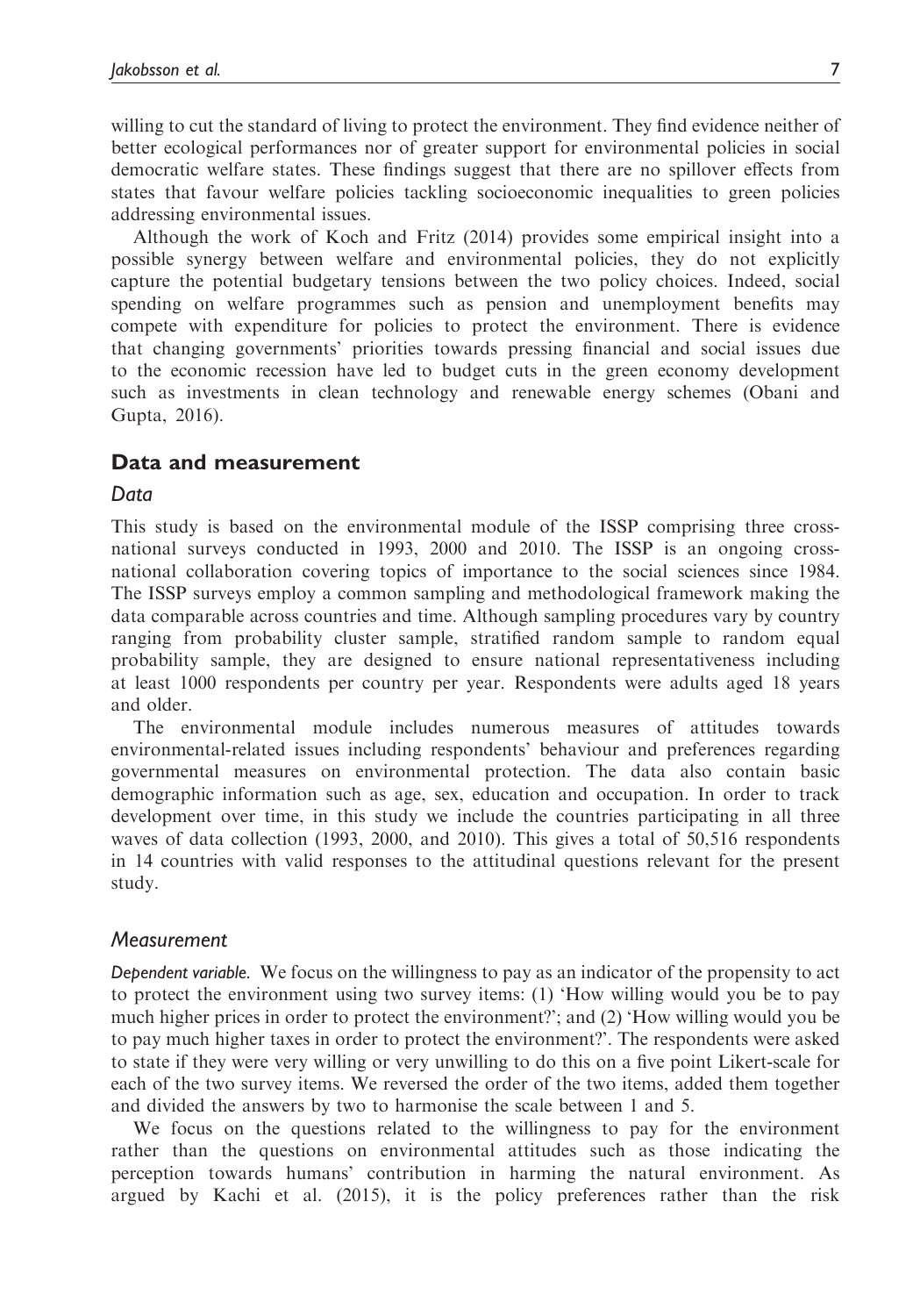perception that is important for policy making. They further argue that individuals can be aware of environmental problems without supporting policies that tackle the issues. Moreover, in the discussion about proper measurement of environmental attitudes, Franzen and Vogl (2013) highlight the difference between having insights into environmental problems and being willing to do something about them. Unlike the survey items that capture environmental concern, willingness to pay offers a more precise measure of propensity to act for the environment. Furthermore, willingness to pay for environmental protection corresponds better with the item on redistribution preferences, which will be used as an indicator of welfare attitudes.

Explanatory variable. Whilst the ISSP environmental module is rich on items measuring environmental attitudes and concern, there is only one item related to welfare attitudes. Here we use the question that measures attitudes towards income redistribution: 'It is the responsibility of the government to reduce the differences in income between people with high incomes and those with low incomes.' The respondents were asked to state if they strongly agree or strongly disagree to this statement on a five point Likert-scale.

Attitudes towards income redistribution lie at the heart of welfare policies. Redistribution involves transfer of income or wealth from those who have more to those who have less. This means high income individuals have to, for instance, pay higher taxes in order to redistribute to others. Support for redistributive policies, hence, may not coincide with willingness to pay for environmental protection since the latter also requires individuals to give up part for their income for the environment. By using the survey items that capture willingness to pay for the environment and support for income redistribution, we are able to directly test our hypotheses.

Control variables. In addition to the main variables of interest, we also include a set of individual level control variables for the analysis considering the individual level (gender, age, age squared, education and employment), household level (household composition and income), and a set of country level control variables for the time series cross sectional (TSCS) analysis. These control variables are presented in Table A1 in the Appendix.

# Descriptive results

Figures 1 and 2 present average willingness to pay for environmental protection and average redistribution attitudes by country and survey year, respectively. In the total sample, there is a negative trend in the willingness to pay for environmental protection  $(F(2, 50513) = 754.59,$  $p = 0.000$ , and a positive trend in redistribution attitudes (F(2, 50513) = 60.09, p = 0.000). The downward trend for willingness to pay for the environment is present for almost all studied countries, not only for the total sample. Regarding redistribution attitudes the trend is slightly mixed for the individual countries but in general most of them have experienced an increase in support for income redistribution.

In Figure 3, we present how the attitudes regarding both the willingness to pay for environmental protection and attitudes towards redistribution vary by age in the three waves of data collection. There is a clear pattern showing that for all ages the willingness to pay is considerably smaller in 2010 than in 1993, similar to what shown previously in Figure 1. Thus, we see clear decreases in willingness to pay for environmental protection during the investigated period. As already noted by Franzen and Vogl (2013), for a broader measure of environmental concern, this negative trend takes place in a period where wealth has increased in most of the studied countries. As opposed to the trends in willingness to pay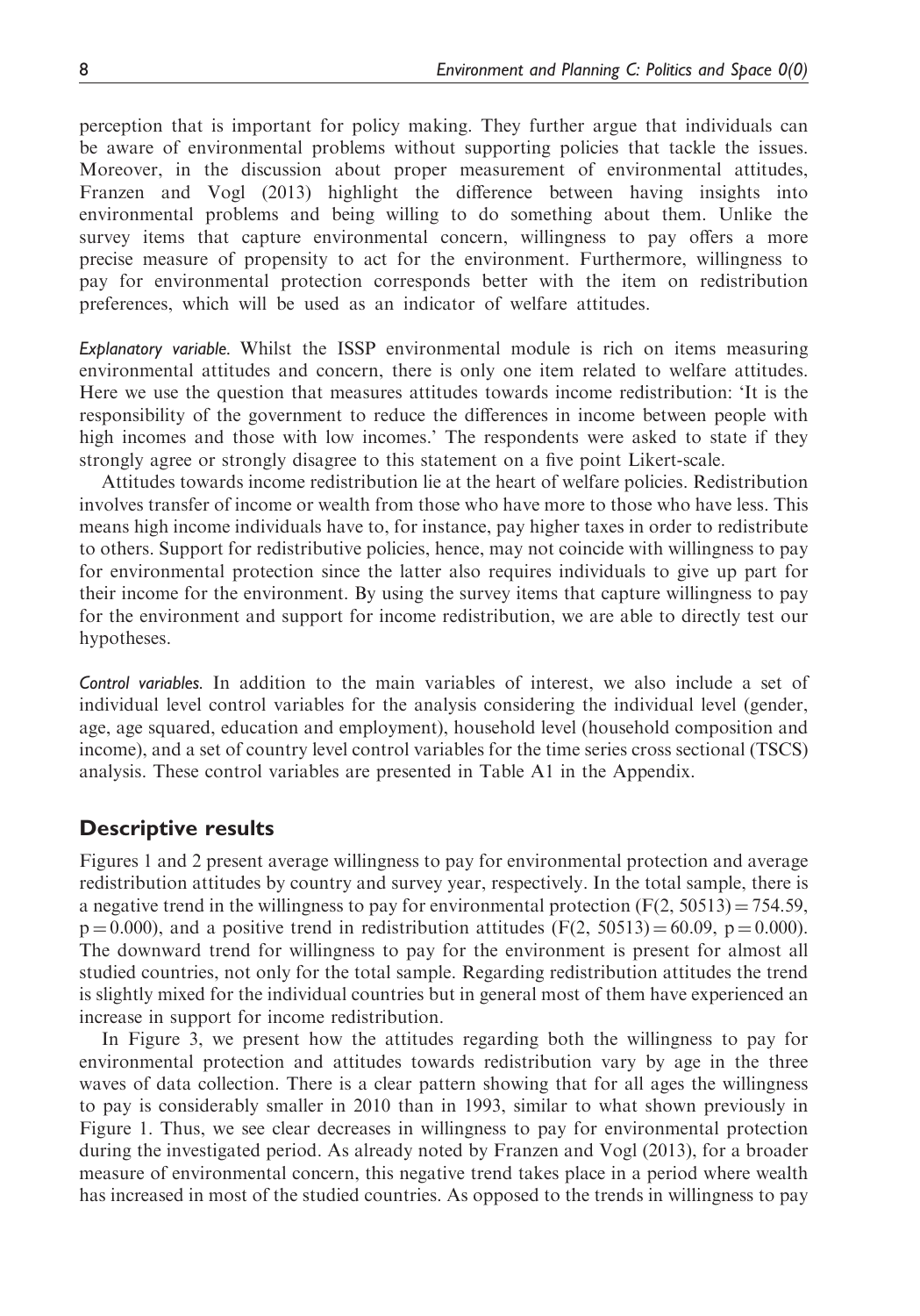

Figure 1. Willingness to pay for environmental protection by country and survey year. Note: Willingness to pay for environmental protection vary between 1 and 5 where a higher number implies higher willingness to pay.



Figure 2. Support for income redistribution by country and survey year. Note: Redistribution attitudes vary between 1 and 5 where a higher number implies more positive attitudes.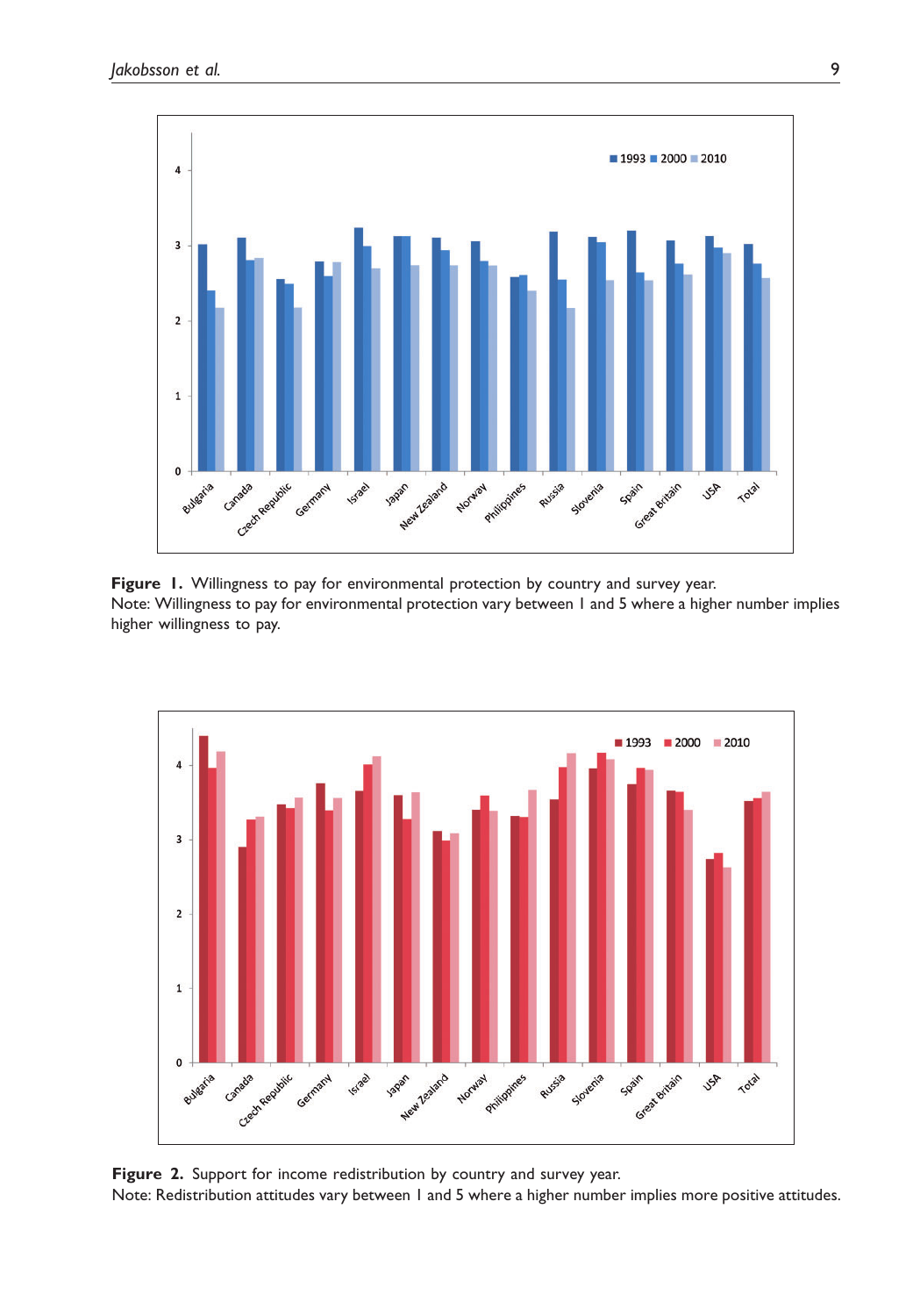

Figure 3. Willingness to pay and redistribution attitudes by age and survey year in 14 countries.

to protect the environment, people tend to be more supportive of redistribution in 2010 than in 1993, at least in the younger age groups.

# Empirical strategies and results

The next step is to investigate whether these attitudes are in any way related. Do individuals that care for one of the areas also care for the other? That is, do they complement or substitute each other? Here we assess two competing hypotheses as described above: (1) Crowding out: persons who are willing to pay to protect the environment are less supportive of redistributive policies; and (2) *Double-worry*: persons who care about social inequalities and support for redistribution are also concerned about the environment and have greater willingness to pay for environmental policies.

# Evidence at the country level

As a first step to investigate this issue, we use the country/year mean values in Tables 1 and 2 to study if country level changes in redistribution attitudes are associated with changes in willingness to pay. As a point of departure, we use the following empirical specification:

$$
WTP_{i,t} = \alpha_0 + \beta_0 \; \text{Redistribution}_{i,t} + \beta_1 X_{i,t} + c_i + e_{i,t} \tag{1}
$$

where  $WTP_{i,t}$  is the mean willingness to pay for environmental protection in country i, year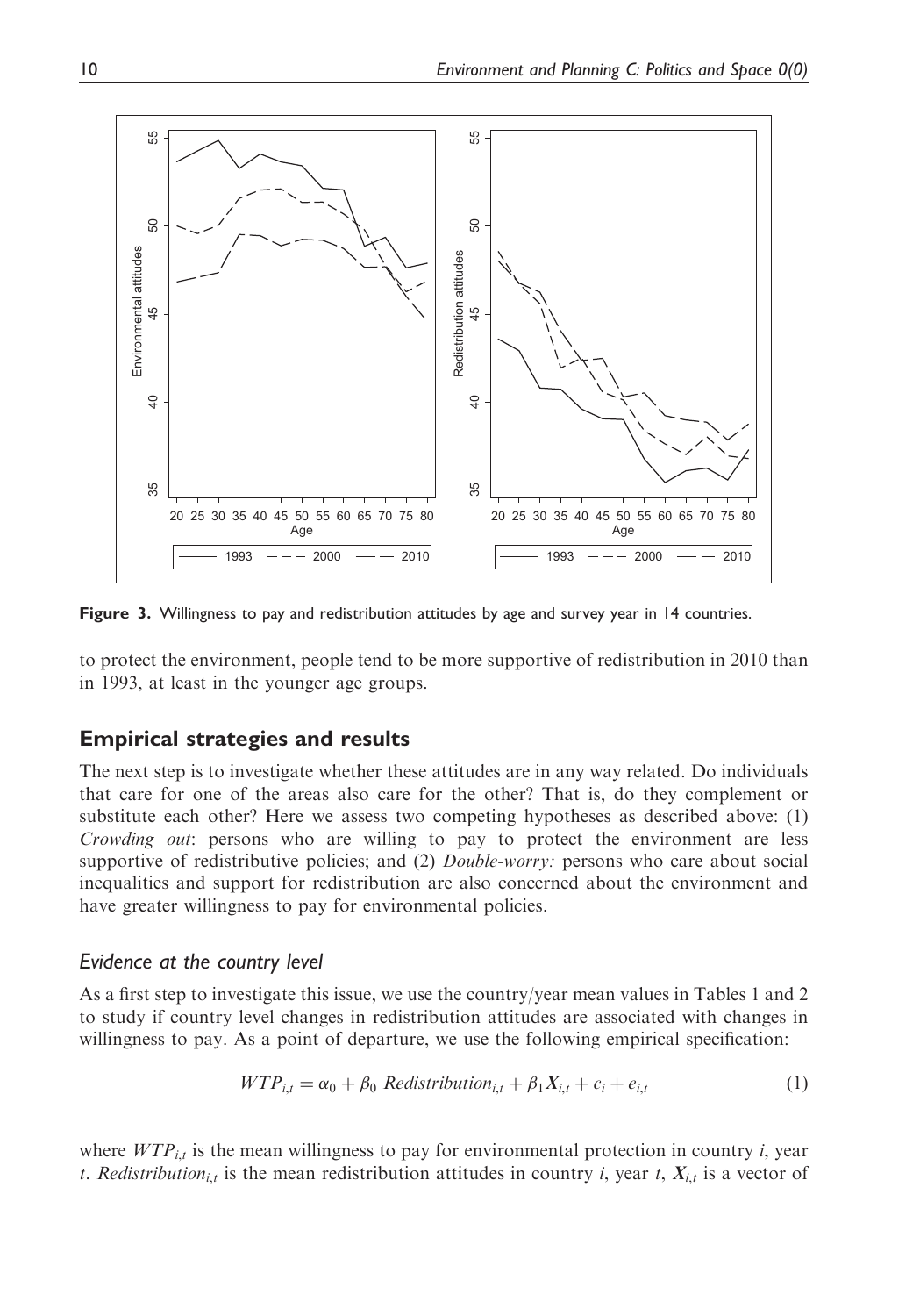|                        | Model I    | Model 2  | Model 3  | Model 4  |
|------------------------|------------|----------|----------|----------|
| Redistribution         | $-0.236**$ | $-0.573$ | $-0.245$ | $-0.227$ |
|                        | (0.091)    | (0.363)  | (0.243)  | (0.208)  |
| Controls               | No         | No       | No       | Yes      |
| Wave FE                | No         | No       | Yes      | Yes      |
| Country FE             | No         | Yes      | Yes      | Yes      |
| Number of countries    | 14         | 14       | 14       | 4        |
| Number of observations | 42         | 42       | 42       | 42       |
| R-squared              | 0.147      | 0.147    | 0.705    | 0.761    |

Table 1. Country average WTP for environmental protection explained by redistribution attitudes.

Note: All three models include 14 countries and 42 country/year observations. Control variables are population, GDP, and greenhouse gas emissions. Robust standard errors in parentheses. The full models are presented in Table A2 in the Appendix.

\*\*\*p < 0.001, \*\*p < 0.01, \*p < 0.5.

|                     | Model I     | Model 2     | Model 3     | Model 4 |
|---------------------|-------------|-------------|-------------|---------|
| Redistribution      | $-0.042***$ | $-0.027***$ | $-0.021***$ | 0.008   |
|                     | (0.004)     | (0.004)     | (0.004)     | (0.004) |
| Controls            | No          | No          | No          | Yes     |
| Wave FE             | No          | No          | Yes         | Yes     |
| Country FE          | No          | Yes         | Yes         | Yes     |
| <b>Observations</b> | 49.402      | 49,402      | 49.402      | 49.402  |
| R-squared           | 0.002       | 0.028       | 0.055       | 0.092   |

|  |  |  |  |  |  | Table 2. Individual willingness to pay for environmental protection explained by redistribution attitudes. |  |  |  |  |  |
|--|--|--|--|--|--|------------------------------------------------------------------------------------------------------------|--|--|--|--|--|
|--|--|--|--|--|--|------------------------------------------------------------------------------------------------------------|--|--|--|--|--|

Note: Robust standard errors in parentheses. Control variables are gender, age, age squared, education, household income, employment status and household composition. The full models are presented in Table A3 in the Appendix. \*\*\*p < 0.001, \*\*p < 0.01, \*p < 0.5.

control variables (population, GDP, and greenhouse gas emissions),  $c_i$  is an unobserved time invariant disturbance term (e.g. unobserved factors that may be important for the willingness to pay for environmental protection), and  $e_{i,t}$  is an unobserved time variant disturbance term.

The results using equation (1) are presented in Table 1. Model 1 is a random effects model where country fixed effects and wave effects are not included. Model 2 includes country fixed effects whilst in model 3 wave effects are further added. Model 4 include control variables (population, GDP, and greenhouse gas emissions). The coefficient on redistribution is only statistically significant in the most basic model (Model 1) and indicates that as support for redistribution in a country increases by one unit, willingness to pay for environmental protection decreases by 0.236 units in that country. This observed small negative effect, however, is not statistically significant in Models 2–4. Once we include country fixed effects, wave fixed effects and control variables, the negative relationship between willingness to pay for environmental protection and support for redistribution disappears. At the country level, we thus find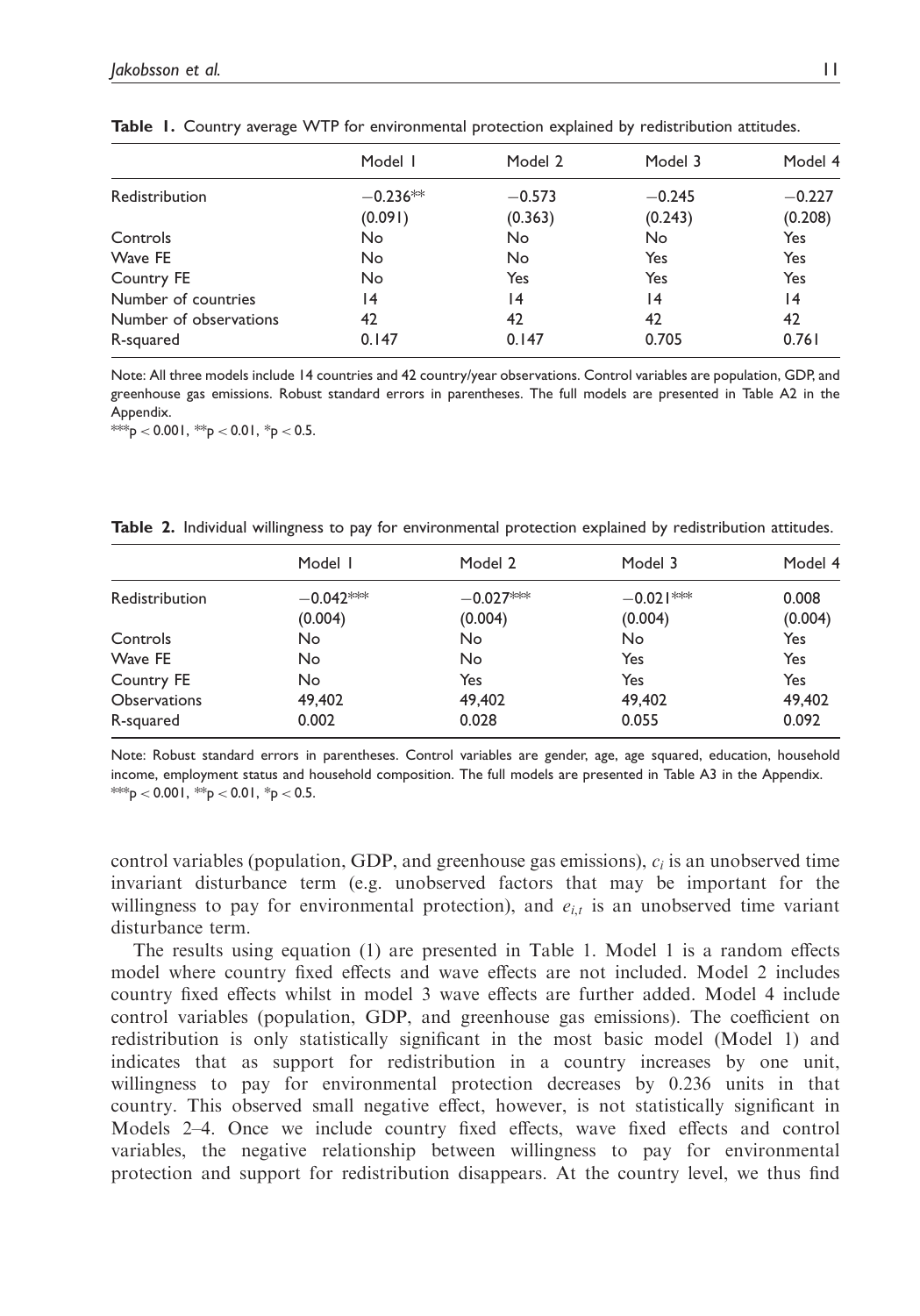no support for the double-worry hypothesis and only very limited support for the crowding out hypothesis.

#### Evidence at the individual level

Next, we move on to the individual level analysis. As a point of departure, we use the following empirical specification:

$$
WTP_i = \alpha_0 + \beta_0 \text{Redistribution}_i + \beta_1 X_i + e_i \tag{2}
$$

where  $WTP_i$  is the willingness to pay for environmental protection for individual i. *Redistribution*<sub>i</sub> is the redistribution attitudes of individual i,  $X_i$  is a vector of individual control variables (gender, age, age squared, education, household income, employment status and household composition) and  $e_i$  is an unobserved error term.

In Table 2, we run individual level regressions with willingness to pay for environmental protection as a dependent variable and redistribution attitudes as an independent variable (equation (2)). As can be seen in the first three models, the relationship between willingness to pay and support for redistribution are negative but the magnitude of the coefficient is very small. In Model 4, we include a set of control variables (gender, age, age squared, education, household income, employment status and household composition) and here the coefficient is very close to zero and not statistically significant. Thus, our results at the individual level imply that there are some weak crowding out concerning attitudes towards social and environmental policies, i.e. individuals are more willing to pay to protect the environment tend to be less supportive of redistribution, even though the relationship is fairly small.

#### Country heterogeneity in individual level willingness to pay and support for distribution

As a final step, in Table 3, interaction terms between redistribution attitudes and country dummies are added as an extension from Model 4 in Table 2 to assess potential crosscountry heterogeneity in the relationship between the willingness to pay for environmental protection and redistribution attitudes. Table 3 displays the relationship between willingness to pay for environmental protection and redistribution attitudes by country. As we can see, the redistribution coefficient of 0.008 in Model 4 in Table 2, in fact, varies considerably by country. In four countries (Bulgaria, Russia, Czech Republic, and Germany), we observe a statistically significant and negative relationship. In five countries (Slovenia, Israel, Japan, Spain, and Great Britain), the relationship is not different from zero. Finally, in five countries (Canada, New Zealand, Philippines, Norway, and USA), the relationship is positive and statistically significant.

Results for redistribution, by country. Estimation follows equation (2), includes country fixed effects and wave fixed effects. Control variables are gender, age, age squared, education, employment, and household composition. Robust standard errors are used. The full table is presented as in Appendix A Table A4.

# **Discussion**

Using the environmental module of the three rounds of the ISSP surveys, we have empirically investigated the links between public attitudes towards the welfare and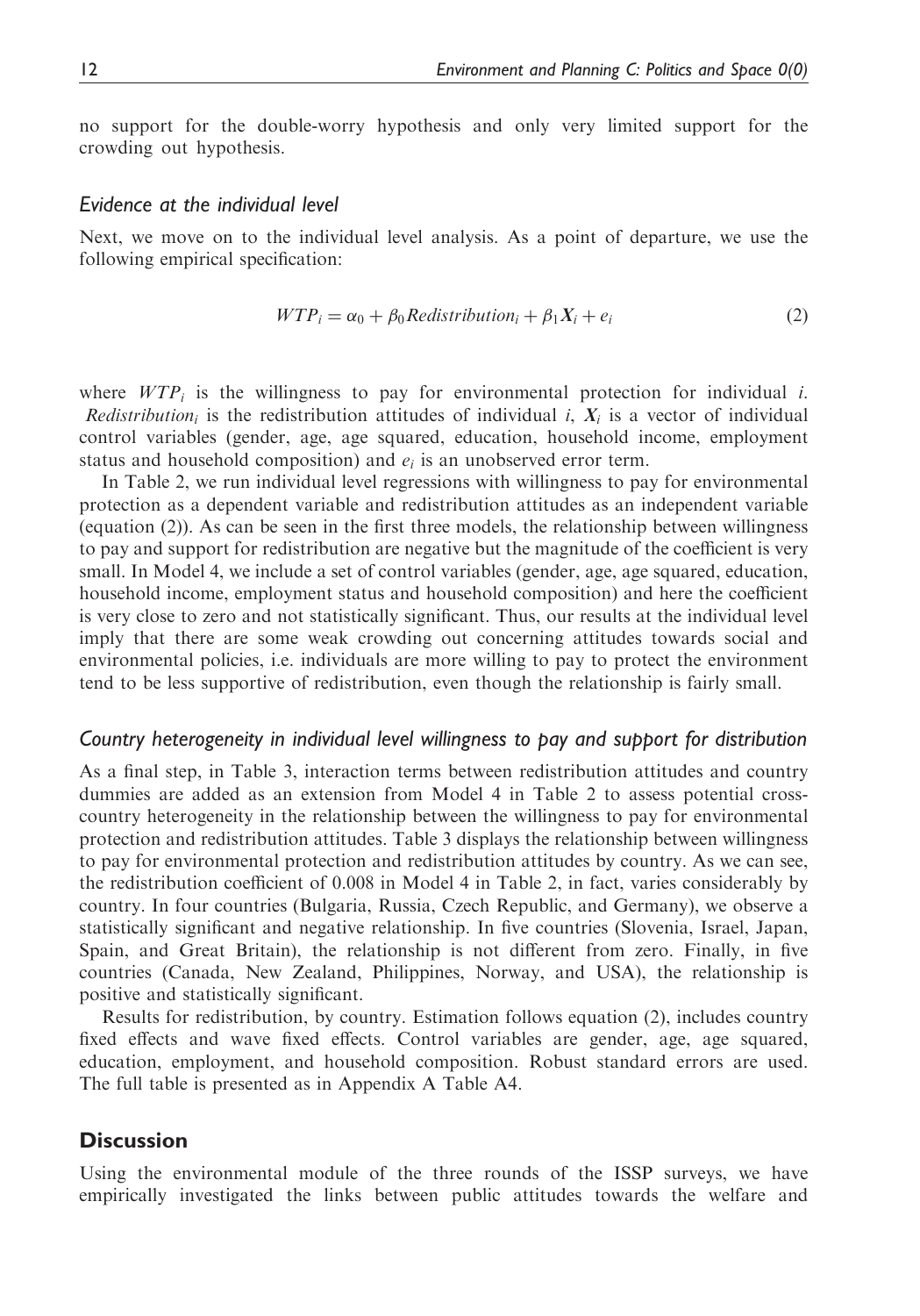| Country         | Redistribution       |
|-----------------|----------------------|
| <b>Bulgaria</b> | $-0.122***$ (0.027)  |
| Russia          | $-0.114$ ** (0.023)  |
| Czech Republic  | $-0.083$ *** (0.021) |
| Germany         | $-0.054**$ (0.021)   |
| Slovenia        | $-0.027(0.027)$      |
| Israel          | $-0.017(0.023)$      |
| Japan           | $-0.014(0.022)$      |
| Spain           | 0.004(0.016)         |
| Great Britain   | 0.025(0.023)         |
| Canada          | $0.056*$ (0.022)     |
| New Zealand     | $0.079$ ** (0.022)   |
| Philippines     | $0.086**$ (0.026)    |
| Norway          | $0.116$ ** (0.022)   |
| <b>USA</b>      | $0.130$ ** (0.022)   |
|                 |                      |

Table 3. Relationship between WTP and redistribution attitudes by country.

Note: Robust standard errors in parentheses. Control variables are gender, age, age squared, education, household income, employment status and household composition. The full model is presented in Table A4 in the Appendix. \*\*\*p < 0.001, \*\*p < 0.01, \*p < 0.5.

environmental responsibilities of the state. More specifically, we asked whether individuals that care for one of the areas also care for the other. That is, do the two dimensions complement or substitute one another? We tested these hypotheses both at the individualand country-level, using OLS and panel data models. Our findings suggest that attitudes towards welfare and environmental policies, if anything, are substitutes (*crowding out*), but the relationship is rather small and only statistically significant in some specifications.

This finding is consistent with that of Koch and Fritz (2014) who reported no evidence that social-democratic welfare states (where inequalities are low and support for redistributive policies is high) are in a better position to develop as a 'green' or 'eco' state. Duit's (2016) comprehensive study of different types of environmental governance regimes further supported this finding. The latter concludes that there is no evidence that environmental states overlap with the type of welfare states that are likely to be environmentally progressive. In other words, environmental performance of a country with redistributive policies is not necessary better than other countries with high levels of inequalities. Similarly, in our case, at both the country and individual levels, after controlling for relevant characteristics, we did not find any significant relationship between willingness to pay for the environment and support for income redistribution. Whilst this may be considered as good news for policy makers in that public endorsement of environmental policies do not compete with support for welfare policies, the absence of connection also implies that there is no intersection between the two policy spheres.

At the theoretical level, it has been argued that policies to address the risks posed by climate change – the most global and pressing environmental threat of this century – share similarities with conventional social policies (Gough, 2016). Both the consequences of climate policy and the impacts of climate change are not distributed evenly across socioeconomic groups (van Ruijven et al., 2015). Consequently, Meadowcroft (2005, 2008) highlighted that both environmental and redistributive issues require political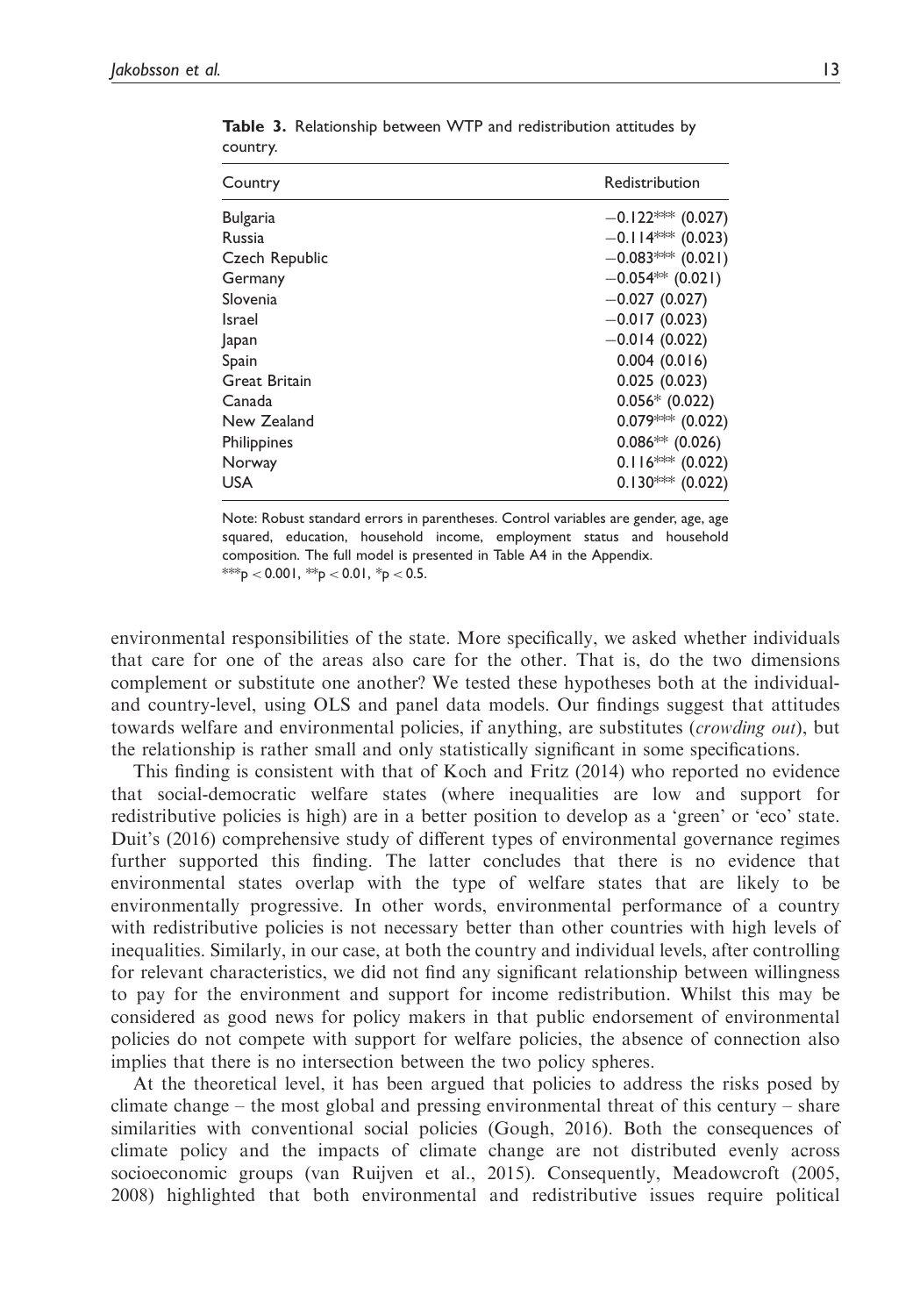responses to long-term societal change that cannot be satisfactorily addressed by markets and voluntary actions. We may situate this view within the approach known as ecological modernisation, which suggests potential compatibility between environmental and economic values in capitalist and democratic political economies (Dryzek et al., 2003: 11). The reconciliation of values in the two spheres requires 'conscious and coordinated intervention' through a holistic process (Dryzek, 2013: 170). Importantly, ecological modernisation – even in its strong form – does not prescribe that governments abandon capitalism as an economic system, but it demands comprehensive political and intervention (Christoff, 1996). As Dryzek (2013: 170) puts it, one cannot put faith in 'any supposed ''invisible hand'' operating in market systems to promote good environmental outcomes (of the sort Promotheans stress).'

Climate change and environmental problems are related to distribution of resources and should be absorbed as part of the collective responsibilities of governments. For instance, taxes on private energy consumption are likely to represent a disproportionate cost for the poor, for whom it is more difficult to reduce their (already low) level of consumption. It is, thus, proposed that carbon or energy taxes should be accompanied by social benefits, tax credits or investments in energy efficiency in low-income households through energy tax revenues (Gough et al., 2008). At least in theory, this shows that a synergy between income redistribution, a traditional welfare policy and carbon pricing policy is, in fact, possible. Whether this relationship exists also in practice, remains an empirical question, which needs to be studied at the level of policy as well as with regards to individual attitudes. The present article does the latter.

Our empirical analysis on differentials between countries depicted clear heterogeneity in the relationships between support for redistributive policy and willingness to pay for environmental protection. In Canada, New Zealand, the Philippines, Norway and the United States, individuals who are willing to pay for the environment are also in favour of income redistribution. Correspondingly, in these countries (except for the Philippines where there seems to be no study on the topic), environmental attitudes have been found to be clearly divided by political ideology and party preference. Individuals with more liberal, egalitarian attitudes and less conservative are more inclined to believe in manmade global warming and seriousness of climate change than are conservatives in Canada (Lachapelle et al., 2012), New Zealand (Milfont, 2012), Norway (Tranter and Booth, 2015) and the United States (Dunlap and McCright, 2008; McCright and Dunlap, 2011).

In contrast, in former communist countries including Bulgaria, Russia and the Czech Republic, the relationship between willingness to pay for the environment and support for income redistribution is negative. One plausible explanation for this finding is that postcommunist countries were less democratic and a series of evidence shows that generally less democratic countries perform worse in environmental protection than democratic ones (Farzin and Bond, 2006; Li and Reuveny, 2006; Neumayer, 2002). Meanwhile, postcommunist countries, especially central and eastern European states have maintained a strong welfare commitment despite economic liberalisation (Kuitto, 2016). The contrasting environmental performance and welfare policies in these countries may explain our finding of the negative relationship between support for paying for the environment and support for income redistribution. Another explanation is related to the nature of public attitudes in post-communist countries. In fact, the issues of climate change and the environment are less salient in the former communist countries of Eastern Europe as compared to Western European countries (McCright et al., 2016). Not only were postcommunist respondents less active in taking measures to protect the environment (Marquart-Pyatt, 2012), they were also more likely to give priority to personal economic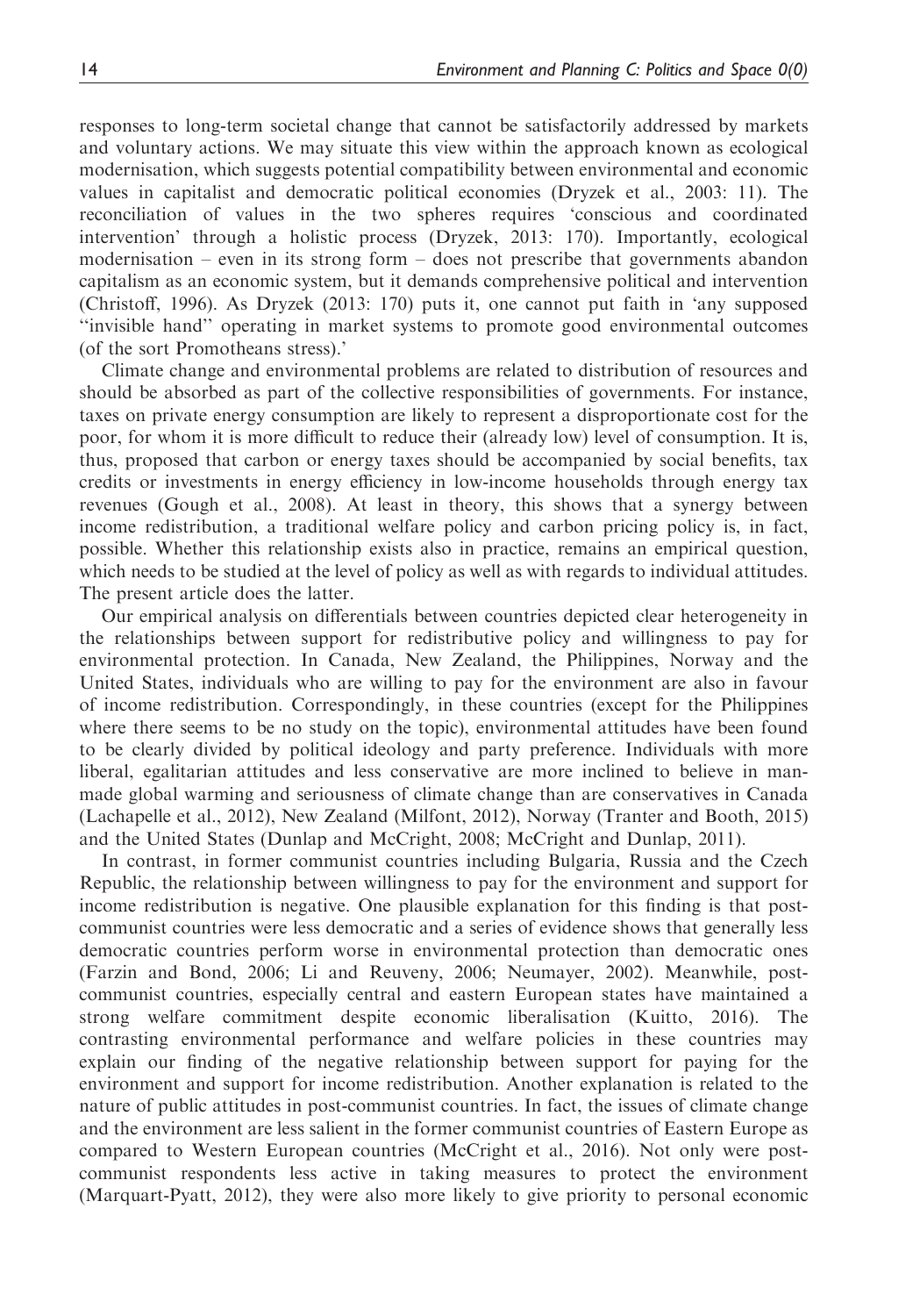security over environmental protection (De Bardeleben, 1997). Furthermore, unlike in Western Europe, the distinctions between the left and the right with respect to the issues of social and economic equality are much weaker in former communist countries (Tavits and Letki, 2009). The *crowding out* pattern found, thus, implies that citizens of these countries perceive environmental and social welfare policies as substitutes.

Note that we also observe a negative relationship in Germany but the effect is rather small. This is possibly due to the similarity between former East Germany and former Communist countries. In fact, the negative relationship between willingness to pay for environmental protection and support for income redistribution for Germany disappears when focusing the analysis only on the more recent 2010 ISSP survey. For other countries, namely, Slovenia, Israel, Japan, Spain and Great Britain, we found no significant relationship between the two spheres of policies. These countries are diverse in socioeconomic and political contexts, but it is beyond the scope of this study to analyse why this is the case.

In fact, it is not an easy task to explain similarities and differences between countries. Whilst it is possible to group countries into different environmental governance regimes based on governments' environmental strategies such as regulations, taxation and organisations, it is not clear why the countries have evolved into different paths in environmental management (Duit, 2016). Countries classified as environmental states such as the UK and the Netherlands – the so-called liberal welfare state – display similarly strong environmentally-related administrative and redistributive practices and regulations as Sweden, Finland and Denmark – the so-called social democratic welfare state. Likewise, environmental governance regime types do not follow established classification schemes such as capitalism classifications or majoritarian-consensual democracy dimension either (Hall and Soskice, 2001). A comprehensive review of factors associated with national environmental performance by Fiorino (2011) concludes that there is no clear-cut institutional pattern to explain national disparities in climate policies and environmental performance. Duit (2016: 87) noted that the lack of correlation with established classification schemes is possibly due to the abstract level of analysis employed in his study. Correspondingly, our analysis based on public opinions may not reflect the actual eco-social policies in a country.

Our study has two main limitations that should be recognised. Firstly, our indicators of support for social and environmental policy are based on self-reported information. This type of attitudes questions is susceptible to social desirability bias if respondents of certain characteristics systematically answer what is 'correct' or socially acceptable. Secondly, although we have employed the questions that involve opinions towards sacrificing one's wealth/income to reduce social inequality or for environmental protection, by nature of the data, we are not able to measure actual behaviour. Still, since public disapproval can undermine policy development, seeking to understand public opinion is worthwhile even if it is not directly related to behaviour (Corner et al., 2011).

The main contribution of this study lies in our attempt to empirically investigate the potential synergy between social and environmental policies. It was not until recently that social policy scholars began to address climate change and environmental issues as new challenges to the traditional welfare policies (Gough et al., 2008). Most of the extant literature on the topic, however, is at the theoretical level with the exception of the study by Koch and Fritz (2014). Even so, they did not directly compare two potentially competing policy directions like ours in which individuals were obliged to envisage giving up part of their income or wealth for environmental protection or reducing social inequality. In this study, we are able to explore whether supports for social and environmental policy *crowd out* or result in double-worry patterns.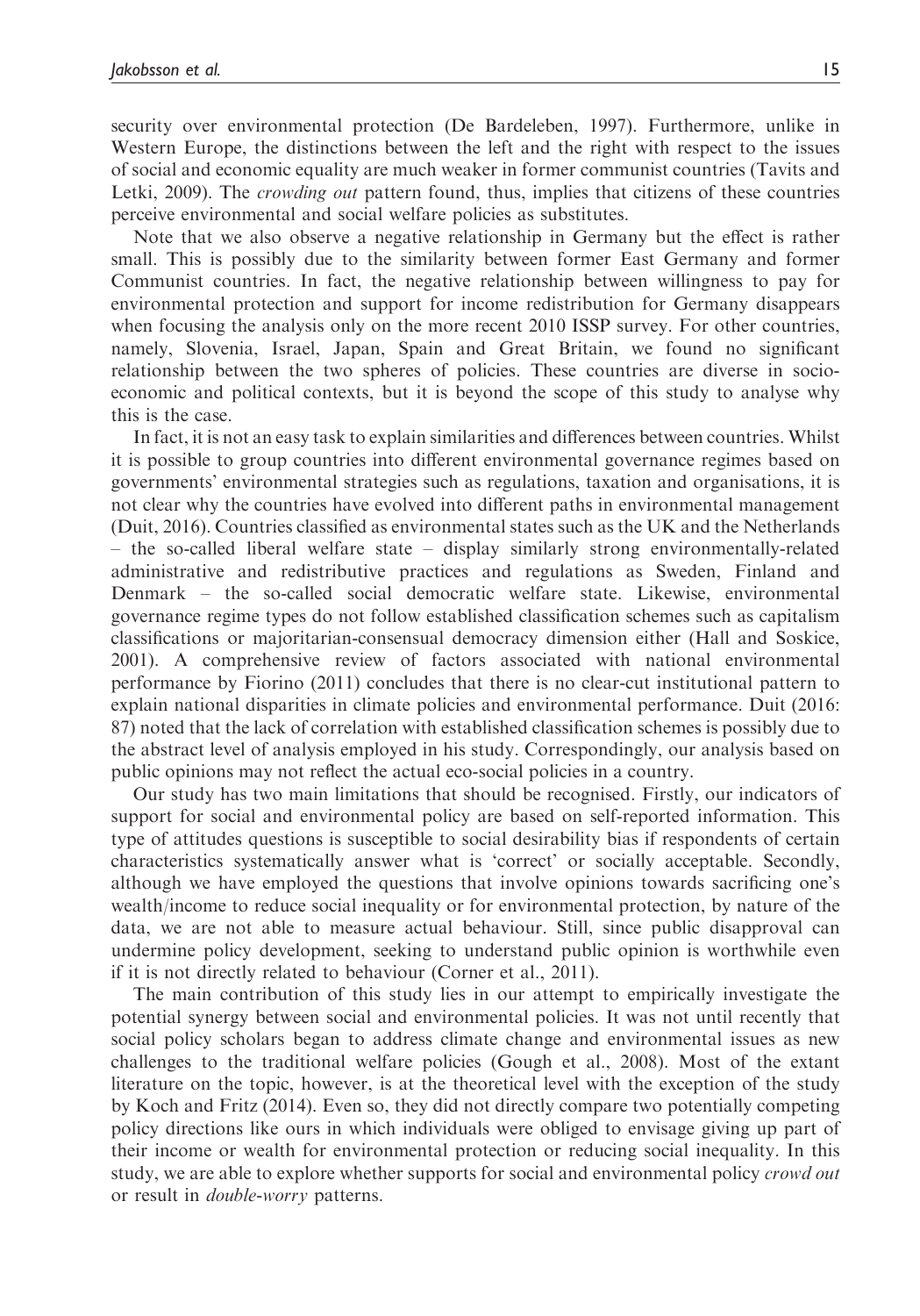# Conclusion

Although there is substantial country variation, in sum, we found no evidence of a *double*worry or synergy between support for environmental and welfare policies in the total sample. One interpretation of our findings is that there are different drivers behind preferences for preserving the environment and preferences for income redistribution. Despite the fact that both environmental and welfare policies address the issue of market externalities, the scale and time horizon may differ. Income redistribution is mainly a domestic issue and may yield a direct benefit to an individual whilst the benefits from paying for the environment such as carbon tax can extend beyond the national boundary and to future generations. Therefore, we cannot expect that positive attitudes towards income redistribution will enhance the willingness to pay for policies that benefit the environment.

This suggests that policymakers are confronted with a considerable challenge in getting the public on-board in the move towards the eco-social state. That is, if we are to succeed in transforming modern democratic states into environmentally friendly welfare states or ecosocial states, policymakers have to work on two separate fronts. In conceptual terms, the empirical findings we have presented arguably lend some support to the ecological modernisation approach – particularly in the strong form (Dryzek, 2013: 176–177). We need broad-based intervention and partnerships not only between government and industry, but also other non-governmental actors, including the citizenry itself. This approach is fundamental to the takeoff of the institutional, economic and cultural changes necessary to create environmental states that come close to the ideal green state.

The upshot of strong ecological modernisation is that to see long-lasting changes in patterns of individual behaviour, it is necessary to get popular opinions on-board.<sup>5</sup> That is, if the public do not care or disagree with current measures to protect the climate and the environment, they are unlikely to start behaving in a more environmentally friendly way. For this to happen, we need a better understanding of how attitudes are formed and influenced with regard to redistributive as well as environmental policy. This article has addressed this issue making use of the best data currently available. However, as a final note, it is worth pointing out that the study would have benefitted from access to better data. We would like to see the development of richer datasets that allow for more detailed comparisons of attitudes towards the welfare state and different aspects of environmental protection, including climate change mitigation.

#### Acknowledgements

We are grateful to the two anonymous reviewers for their construtive comments, which helped us improve the manuscript. We would also like to thank Bjørn Hvinden, Max Koch and Ian Gough for useful comments and suggestions. Niklas Jakobsson would like to thank FBK-IRVAPP in Trento, Italy, for hosting his research stay whilst finalising the manuscript.

#### Author contribution

All authors contributed equally to this work and author names are listed alphabetically. N.J.,R.M. and M.S. jointly conceived the study. N.J. and R.M. prepared and analysed data. N.J., R.M. and M.S. wrote the paper. R.M. and M.S. revised the paper.

#### Declaration of conflicting interests

The author(s) declared no potential conflicts of interest with respect to the research, authorship, and/or publication of this article.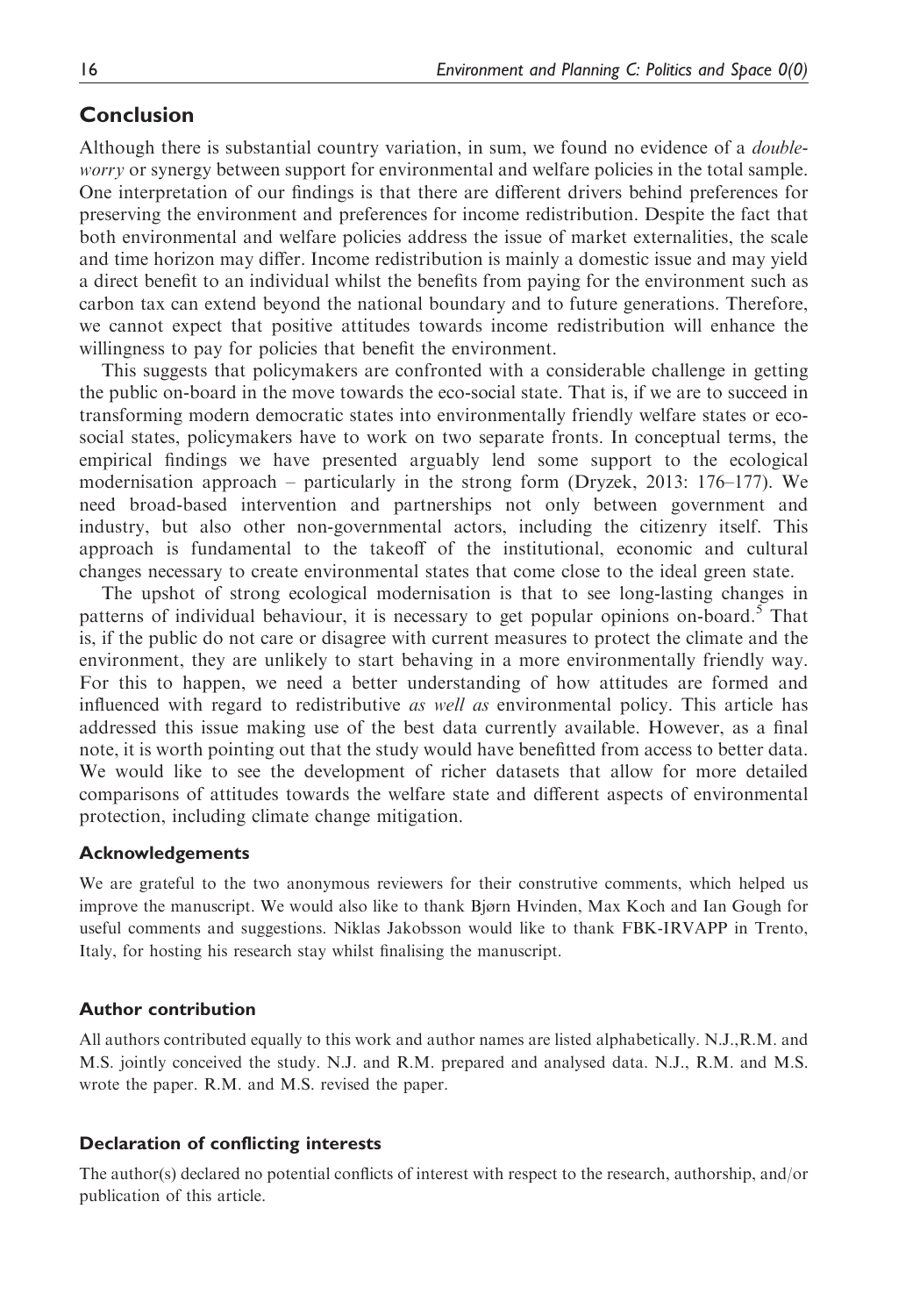### Funding

The author(s) disclosed receipt of the following financial support for the research, authorship, and/or publication of this article: Funding for this work was made possible by the research programme Welfare, Working Life and Migration (VAM) of the Research Council of Norway, 'Sustainable European welfare societies: Assessing linkages between social and environmental policy' (Project no.: 236930/H20).

#### **Notes**

- 1. Note, however, that in countries like Australia and the United States, rising fuel prices increase economic vulnerability of low-income households since they are more likely to live in outer suburban locations with longer commuting time, poor public transportation and consequently high levels of car dependence (Dodson and Sipe, 2008).
- 2. Nevertheless, note that at the local scale, there are also examples of grassroots protest movements in less developed and poorer sector of the societies such as the tree-hugging Chipko and Appiko movements in India (Fisher, 1993).
- 3. Note, however, that we do not suggest that the quality of democracy can be measured only based on the extent to which it manages to fulfil the preferences of the majority. Advanced democracies also have institutional arrangements and civil rights in place to protect minorities.
- 4. In other words, this school of thought are founded on the ideas of ecological modernization which differs from the view that an ecological state demands authoritarian government (for an extreme version of the latter view, see Heilbroner, 1974).
- 5. Although as pointed out above, we do not suggest that people's opinions are a direct measure of actual behaviour.

#### **References**

- Bagliani M, Bravo G and Dalmazzone S (2008) A consumption-based approach to environmental Kuznets curves using the ecological footprint indicator. *Ecological Economics* 65(3): 650–661.
- Bailey D (2015) The environmental paradox of the welfare state: The dynamics of sustainability. New Political Economy 20(6): 793–811.
- Bean C and Papadakis E (1998) A comparison of mass attitudes towards the welfare state in different institutional regimes, 1985–1990. International Journal of Public Opinion Research 10(3): 211–236.
- Blekesaune M and Quadagno J (2003) Public attitudes toward welfare state policies: A comparative analysis of 24 nations. European Sociological Review 19(5): 415–427.
- Borghesi S (2001) The environmental Kuznets curve: A critical survey. In: Franzini M and Nicita A (eds) Economic Institutions and Environmental Policy. Surrey: Ashgate.
- Büchs M, Bardsley N and Duwe S (2011) Who bears the brunt? Distributional effects of climate change mitigation policies. Critical Social Policy 31(2): 285–307.
- Bullard RD (2000) Dumping In Dixie: Race, Class, And Environmental Quality, Third Edition. Boulder, Colorado: Westview Press.
- Calzada I, Gómez-Garrido M, Moreno L, et al. (2014) It is not only about equality. A study on the (other) values that ground attitudes to the welfare state. International Journal of Public Opinion Research 26(2): 178–201.
- Carter N (2001) The Politics of the Environment: Ideas, Activism, Policy. Cambridge: Cambridge University Press.
- Christoff P (1996) Ecological modernisation, ecological modernities. Environmental Politics 5(3): 476–500.
- Cole MA, Rayner AJ and Bates JM (1997) The environmental Kuznets curve: An empirical analysis. Environment and Development Economics 2(4): 401–416.
- Corner A, Venables D, Spence A, et al. (2011) Nuclear power, climate change and energy security: Exploring British public attitudes. Energy Policy 39(9): 4823–4833.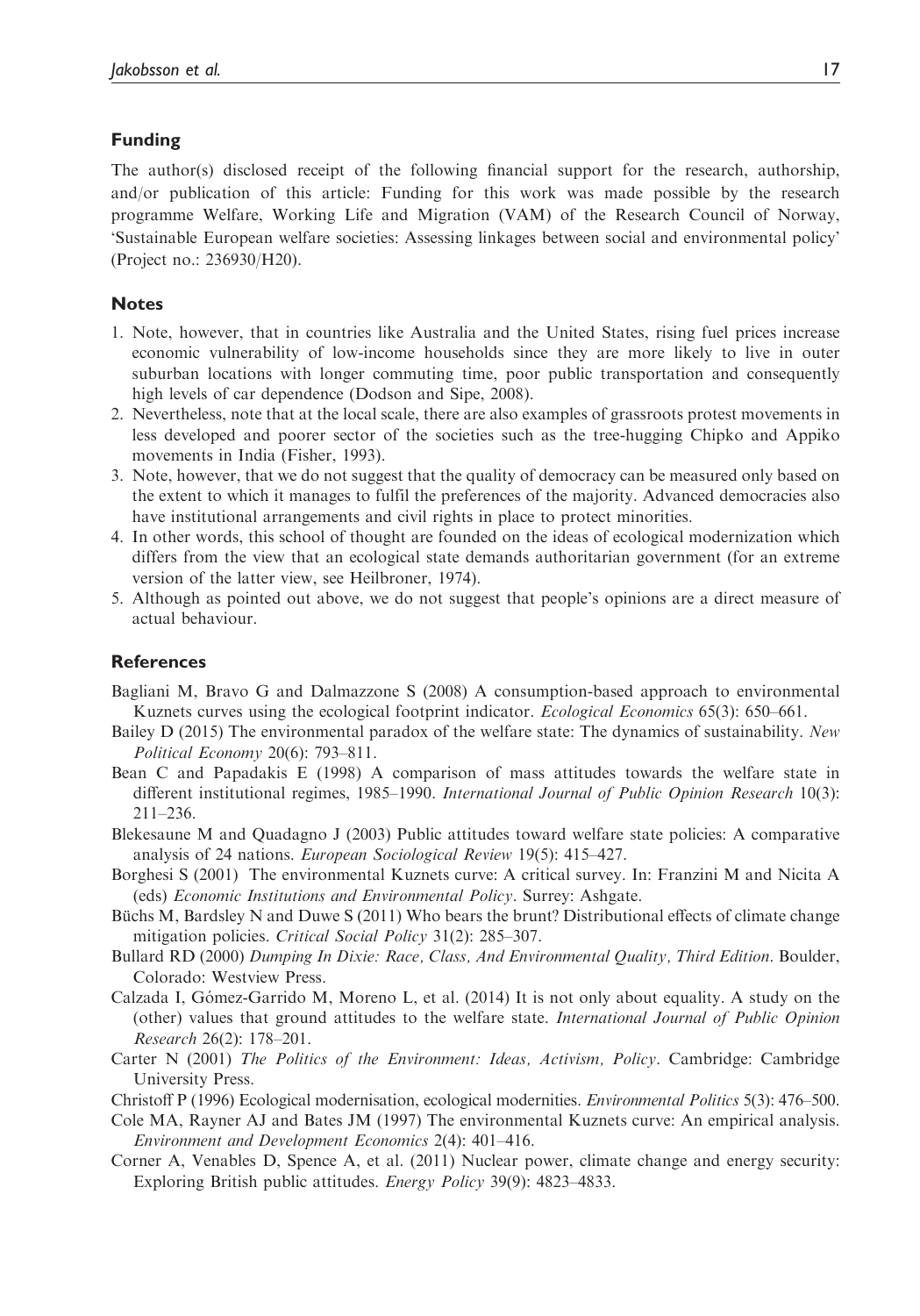- Dasgupta S, Mody A, Roy S, et al. (2001) Environmental regulation and development: A cross-country empirical analysis. Oxford Development Studies 29(2): 173–187.
- De Bardeleben J (1997) Environmental consciousness and economic development: Some East–West comparisons. In: Frizzell A and Pammett JH (eds) Shades of Green: Environmental Attitudes in Canada and Around the World. International Social Survey Programme (ISSP) series. Ottawa: Carleton University Press, pp.147–168.
- Dodson J and Sipe N (2008) Shocking the Suburbs: Urban location, homeownership and oil vulnerability in the Australian City. Housing Studies 23(3): 377–401.
- Dryzek J (2013) The Politics of the Earth. Environmental Discourses, 3rd ed. Oxford: Oxford University Press.
- Dryzek JS (2008) The ecological crisis of the welfare state. In: Gough I, Meadowcroft J, Dryzek J, et al. (eds) JESP Symposium: Climate Change and Social Policy. Journal of European Social Policy. p. 325.
- Dryzek J, Downs, Hernes H-K, et al. (2003) Green States and Social Movements: Environmentalism in the United States, United Kingdom, Germany, and Norway. New York: Oxford University Press.
- Duit A (2011) Adaptive capacity and the ecostate. In: Boyd E and Folke C (eds) Adapting Institutions. Cambridge: Cambridge University Press, pp. 127–147.
- Duit A (2016) The four faces of the environmental state: Environmental governance regimes in 28 countries. Environmental Politics 25(1): 69–91.
- Duit A, Feindt PH and Meadowcroft J (2016) Greening Leviathan: The rise of the environmental state? Environmental Politics 25(1): 1–23.
- Dunlap RE and McCright AM (2008) A widening gap: Republican and democratic views on climate change. Environment: Science and Policy for Sustainable Development 50(5): 26–35.
- Eckersley R (1992) Environmentalism and Political Theory: Toward an Ecocentric Approach. New York: SUNY Press.
- Eckersley R (2004) The Green State: Rethinking Democracy and Sovereignty. Cambridge, MA and London: MIT Press.
- Edlund J (1999) Trust in government and welfare regimes: Attitudes to redistribution and financial cheating in the USA and Norway. European Journal of Political Research 35(3): 341–370.
- Esping-Andersen G (1990) The Three Worlds of Welfare Capitalism. Princeton, NJ: Princeton University Press.
- Farzin YH and Bond CA (2006) Democracy and environmental quality. Journal of Development Economics 81(1): 213–235.
- Fiorino DJ (2011) Explaining national environmental performance: Approaches, evidence, and implications. Policy Sciences 44(4): 367.
- Fisher J (1993) The Road From Rio: Sustainable Development and the Nongovernmental Movement in the Third World, Second Printing edition. Westport, CT: Praeger.
- Fitzpatrick T (ed.) (2014) International Handbook on Social Policy and the Environment. Cheltenham, UK & Northampton, MA, USA: Edwar Elgar.
- Franzen A and Meyer R (2010) Environmental attitudes in cross-national perspective: A multilevel analysis of the ISSP 1993 and 2000. European Sociological Review 26(2): 219–234.
- Franzen A and Vogl D (2013) Two decades of measuring environmental attitudes: A comparative analysis of 33 countries. Global Environmental Change 23(5): 1001–1008.
- Gelissen J (2007) Explaining popular support for environmental protection: A multilevel analysis of 50 nations. Environment and Behavior 39(3): 392–415.
- Gough I (2010) Economic crisis, climate change and the future of welfare states. Twenty-First Century Society 5(1): 51–64.
- Gough I (2013) Climate change, social policy, and global governance. Journal of International and Comparative Social Policy 29(3): 185–203.
- Gough I (2016) Welfare states and environmental states: A comparative analysis. *Environmental* Politics 25(1): 24–47.
- Gough I, Meadowcroft I, Dryzek J, et al. (2008) JESP symposium: Climate change and social policy. Journal of European Social Policy 18: 325–344.
- Grossman GM and Krueger AB (1995) Economic growth and the environment. The Quarterly Journal of Economics 110(2): 353–377.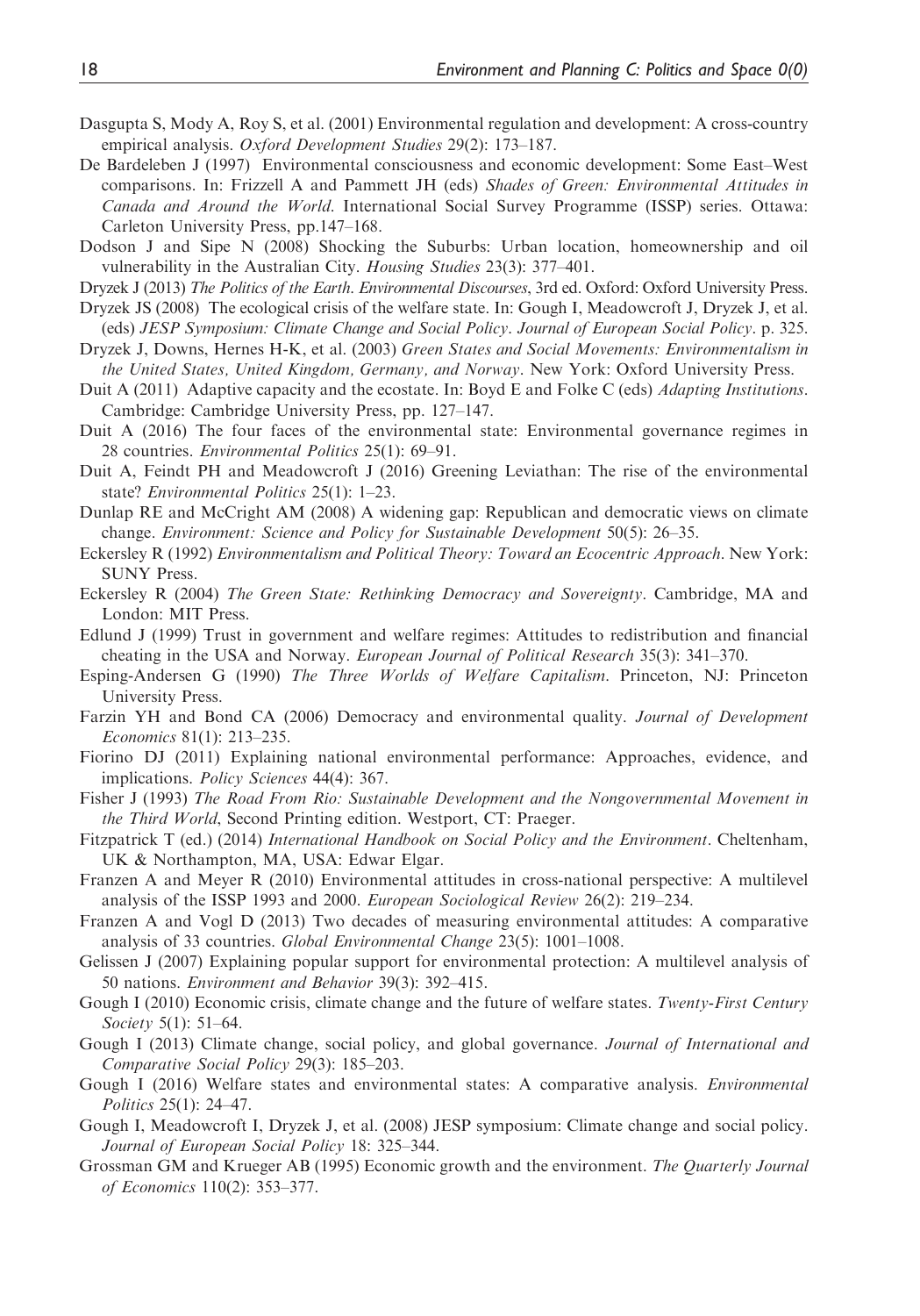Hall PA and Soskice D (2001) Varieties of Capitalism. Oxford: Oxford University Press.

- Hasenfeld Y and Rafferty JA (1989) The determinants of public attitudes toward the welfare state. Social Forces 67(4): 1027–1048.
- Heilbroner R (1974) An Inquiry Into the Human Prospect. New York: W.W. Norton.
- Hunold C and Dryzek JS (2002) Green political theory and the state: Context is everything. Global Environmental Politics 2(3): 17–39.
- Inglehart R (1990) Culture Shift in Advanced Industrial Society. Princeton, NJ: Princeton University Press.
- Inglehart R (1995) Public support for environmental protection: Objective problems and subjective values in 43 societies. PS: Political Science & Politics 28(01): 57-72.
- IPCC (2014) In: Edenhofer O, Pichs-Madruga R, Sokona Y, et al. (eds) Climate Change 2014: Mitigation of Climate Change: Working Group III Contribution to the Fifth Assessment Report of the Intergovernmental Panel on Climate Change. New York, NY: Cambridge University Press.
- Jacobs LR and Shapiro RY (1994) Studying substantive democracy. PS: Political Science and Politics 27(1): 9–17.
- Jæger MM (2006) What makes people support public responsibility for welfare provision: Self-interest or political ideology? A longitudinal approach. Acta Sociologica 49(3): 321–338.
- Jamasb T and Meier H (2010) Household Energy Expenditure and Income Groups: Evidence from Great Britain. Cambridge: Electricity Policy Research Group, University of Cambridge.
- Johansson H, Khan J and Hildingsson R (2016) Climate change and the welfare state. Do we see a new generation of social risks emerging? In: Koch M and Mont O (eds) Sustainability and the Political Economy of Welfare New York: Routledge.
- Jordan A, Wurzel RKW and Zito AR (2003) 'New' instruments of environmental governance: Patterns and pathways of change. Environmental Politics 12(1): 1–24.
- Kachi A, Bernauer T and Gampfer R (2015) Climate policy in hard times: Are the pessimists right? Ecological Economics 114: 227–241.
- Kelly M, Tovey H and Faughnan P (2007) Environmental Attitudes, Values and Behaviour in Ireland. Wexford: Environmental Protection Agency.
- Khan F (2002) The roots of environmental racism and the rise of environmental justice in the 1990s. In: McDonald DA (ed.) Environmental Justice in South Africa, 1st ed. Athens; Cape Town: Ohio University Press, pp. 15–48.
- Knutsen O (1995) Value orientations, political conflicts and left-right identification: A comparative study. European Journal of Political Research 28(1): 63–93.
- Koch M and Fritz M (2014) Building the eco-social state: Do welfare regimes matter? Journal of Social Policy 43(04): 679–703.
- Koch M and Mont O (eds) (2016) Sustainability and the Political Economy of Welfare. New York: Routledge.
- Kuitto K (2016) Post-Communist Welfare States in European Context: Patterns of Welfare Policies in Central and Eastern Europe. Cheltenham, UK; Northampton, MA: Edward Elgar Publishing.
- Kulin J and Svallfors S (2013) Class, values, and attitudes towards redistribution: A European comparison. European Sociological Review 29(2): 155–167.
- Kumlin S (2004) The Personal and the Political. How Personal Welfare State Experiences Affect Political Trust and Ideology. New York: Palgrave Macmillan.
- Lachapelle E, Borick CP and Rabe B (2012) Public attitudes toward climate science and climate policy in federal systems: Canada and the United States compared. Review of Policy Research 29(3): 334–357.
- Levin K, Cashore B, Bernstein S, et al. (2012) Overcoming the tragedy of super wicked problems: Constraining our future selves to ameliorate global climate change. Policy Sciences 45(2): 123–152.
- Li Q and Reuveny R (2006) Democracy and environmental degradation. *International Studies* Quarterly 50(4): 935–956.
- Linos K and West M (2003) Self-interest, social beliefs, and attitudes to redistribution. Re-addressing the issue of cross-national variation. European Sociological Review 19(4): 393–409.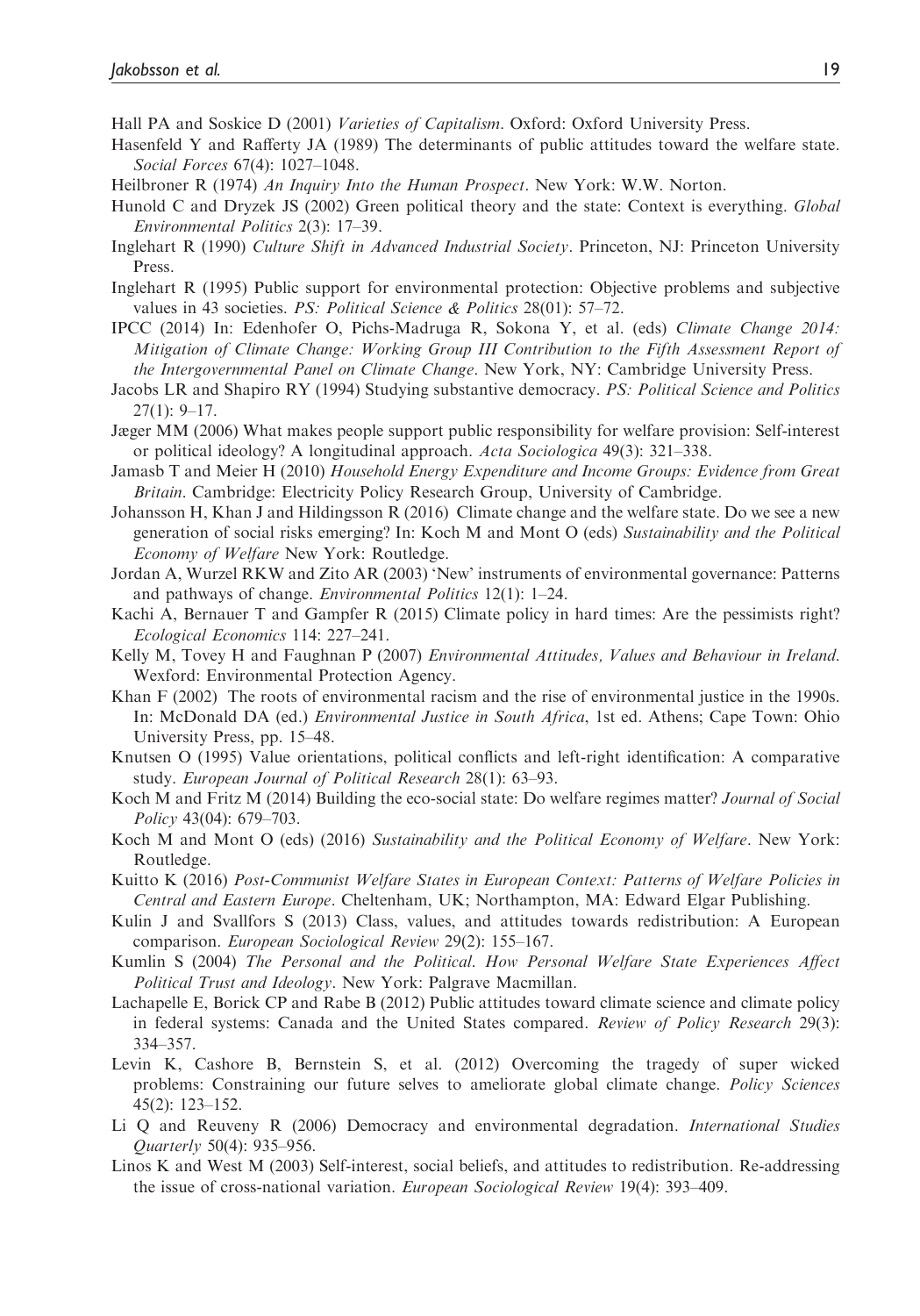- McCright AM and Dunlap RE (2011) The politicization of climate change and polarization in the American public's views of global warming, 2001–2010. Sociological Quarterly 52(2): 155–194.
- McCright AM, Dunlap RE and Marquart-Pyatt ST (2016) Political ideology and views about climate change in the European Union. Environmental Politics 25(2): 338–358.
- Marquart-Pyatt ST (2012) Explaining environmental activism across countries. Society & Natural Resources 25(7): 683–699.
- Meadowcroft J (2005) From welfare state to ecostate. In: Barry J and Eckersley R (eds) The State and the Global Ecological Crisis. Cambridge, MA: The MIT Press, pp. 3–24.
- Meadowcroft J (2008) From welfare state to environmental state? In: Gough I, Meadowcroft J, Dryzek J, et al. (eds) JESP Symposium: Climate Change and Social Policy Journal of European Social Policy. p. 331.
- Meyer JW, Frank DJ, Hironaka A, et al. (1997) The structuring of a world environmental regime, 1870–1990. International Organization 51(04): 623–651.
- Milfont TL (2012) The interplay between knowledge, perceived efficacy, and concern about global warming and climate change: A one-year longitudinal study. Risk Analysis 32(6): 1003–1020.
- Neumayer E (2002) Do democracies exhibit stronger international environmental commitment? A cross-country analysis. Journal of Peace Research 39(2): 139–164.
- Neumayer E (2004) The environment, left-wing political orientation and ecological economics. Ecological Economics 51(3–4): 167–175.
- Newell P (2008) The political economy of global environmental governance. Review of International Studies 34(3): 507–529.
- Obani PC and Gupta J (2016) The impact of economic recession on climate change: Eight trends. Climate and Development 8(3): 211–223.
- Paterson M (2009) Global governance for sustainable capitalism? The political economy of global environmental governance. In: Adger WN and Jordan A (eds) Governing Sustainability. Cambridge: Cambridge University Press, pp. 99–122.
- Reeskens T and van Oorschot W (2013) Equity, equality, or need? A study of popular preferences for welfare redistribution principles across 24 European countries. Journal of European Public Policy 20(8): 1174–1195.
- Rittel HWJ and Webber MM (1973) Dilemmas in a general theory of planning. *Policy Sciences* 4(2): 155–169.
- van Ruijven BJ, O'Neill BC and Chateau J (2015) Methods for including income distribution in global CGE models for long-term climate change research. Energy Economics 51: 530–543.
- Schaffrin Y (2014) The new social risks and opportunities of climate change. In: Fitzpatrick T (ed.) International Handbook on Social Policy and the Environment. Cheltenham, UK; Northampton, MA: Edward Elgar Publishing, pp. 3–61.
- Skocpol T (1994) From social security to health security? Opinion and rhetoric in U. S. social policy making. *PS: Political Science and Politics 27(1): 21–25.*
- Somestad L (2012) Climate policy and the social investment approach: Towards a European model for sustainable development. In: Morel N, Palier B and Palme J (eds) Towards a Social Investment Welfare State? Ideas, Policies and Challenges. Bristol: Policy Press.
- Spies-Butcher B and Stebbing A (2016) Climate change and the welfare state? Exploring Australian attitudes to climate and social policy. Journal of Sociology 52(4): 741–758.
- Svallfors S (2013) Government quality, egalitarianism, and attitudes to taxes and social spending: A European comparison. European Political Science Review 5(03): 363–380.
- Swim JK, Stern PC, Doherty TJ, et al. (2011) Psychology's contributions to understanding and addressing global climate change. American Psychologist 66(4): 241–250.
- Tavits M and Letki N (2009) When left is right: Party ideology and policy in Post-Communist Europe. The American Political Science Review 103(4): 555–569.
- Taylor-Gooby P (2011) Squaring the Public Policy Circle: Managing a Mismatch between Demands and Resources. London: British Academy.
- Torgler B and García-Valiñas MA (2007) The determinants of individuals' attitudes towards preventing environmental damage. Ecological Economics 63(2–3): 536–552.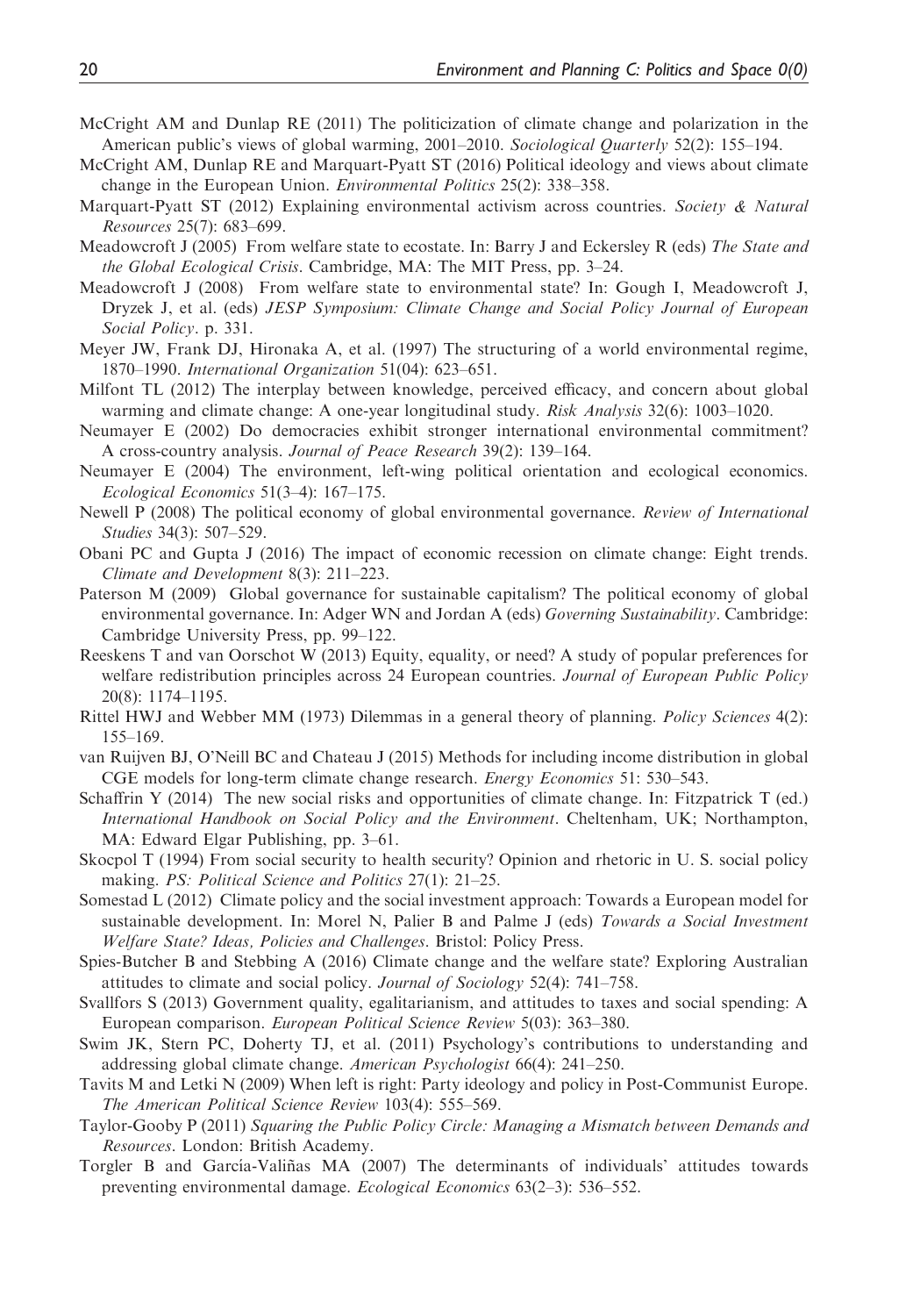- Tranter B and Booth K (2015) Scepticism in a changing climate: A cross-national study. Global Environmental Change 33: 154–164.
- Ursanov A and Chivot E (2015) Beyond the Welfare State. The Hague: The Hague Centre for Strategic Studies.
- Ziegler A (2017) Political orientation, environmental values, and climate change beliefs and attitudes: An empirical cross country analysis. *Energy Economics* 63: 144–153.

Niklas Jakobsson is an Associate Professor (Docent) in Economics at Karlstad University, Sweden and a senior researcher at NOVA Norwegian Social Research, Oslo and Akershus University College of Applied Sciences, Norway. His research interests include comparative welfare state research, discrimination, gender issues, laws, attitudes and public policy.

Raya Muttarak is a senior lecturer at the School of International Development, University of East Anglia (UK) and a research scholar at the International Institute for Applied Systems Analysis (IIASA) (Austria). She leads the research group Population, Environment and Sustainable Development at the Wittgenstein Centre for Demography and Global Human Capital (IIASA, VID/OAW and WU). Her research interests include population and global environmental change, differential vulnerability, environmental attitudes and behaviour, health behaviour, migration and immigrants' integration.

Mi Ah Schoyen is a senior researcher at NOVA Norwegian Social Research, Oslo and Akershus University College of Applied Sciences, Norway. Her research interests include comparative welfare state/social policy research, public policy, welfare mixes, public pension systems and Nordic welfare states.

# Appendix

|                            | Description                                                                                                                                                              | Source      |
|----------------------------|--------------------------------------------------------------------------------------------------------------------------------------------------------------------------|-------------|
| Individual level variables |                                                                                                                                                                          |             |
| Gender                     | Male $=$ 0. Female $=$ 1                                                                                                                                                 | <b>ISSP</b> |
| Age                        | Age in years                                                                                                                                                             | <b>ISSP</b> |
| Education                  | No qualification $= 0$ (excluded category)<br>Primary $= 1$<br>Intermediate $=$ 2<br>Higher secondary $=$ 3<br>University degree $=$ 4                                   | <b>ISSP</b> |
| Employment                 | Full time $= 1$ (excluded category)<br>Part time $= 2$<br>Unemployed $=$ 3<br>In education $=$ 4<br>$Retired = 5$<br>Housewife/man $= 6$<br>Disabled $=7$<br>Other $= 8$ | <b>ISSP</b> |

Table A1. Data description.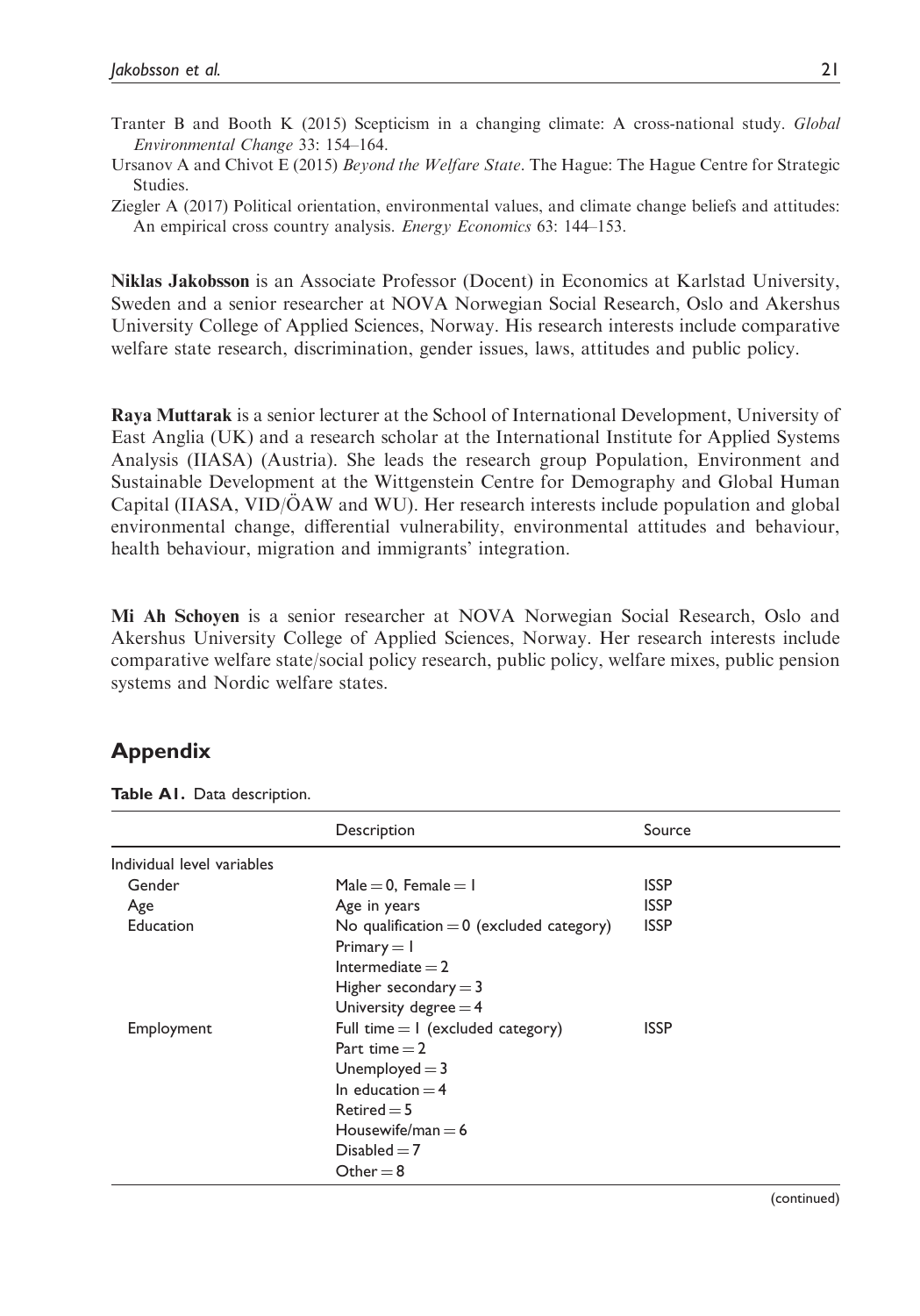|                          | Description                                                                                                                                                 | Source                                        |
|--------------------------|-------------------------------------------------------------------------------------------------------------------------------------------------------------|-----------------------------------------------|
| Household composition    | Single $= 0$ (excluded category)<br>Single with children $=$ I<br>Only adults $=$ 2<br>Adults with children $=$ 3<br>Other $=$ 4<br>Missing $=$ 5           | <b>ISSP</b>                                   |
| Household income         | First quintile $= 1$ (excluded category)<br>Second quintile $=$ 2<br>Third quintile $=$ 3<br>Fourth quintile $=$ 4<br>Fifth quintile $=$ 5<br>Missing $= 6$ | <b>ISSP</b>                                   |
| Country level variables  |                                                                                                                                                             |                                               |
| Population               | Number of inhabitants                                                                                                                                       | World Bank: World<br>Development Indicators   |
| <b>GDP</b>               | Gross Domestic Product GDP (PPP),<br>million international dollars                                                                                          | World Bank: World<br>Development Indicators   |
| Greenhouse gas emissions | Total GHG Emissions Including Land-Use<br>Change and Forestry ( $MtCO2e$ )                                                                                  | Carbon Dioxide Information<br>Analysis Center |

# Table AI. Continued.

|                          | Model I         | Model 2  | Model 3     | Model 4         |
|--------------------------|-----------------|----------|-------------|-----------------|
| Redistribution           | $-0.236***$     | $-0.573$ | $-0.245$    | $-0.227$        |
|                          | (0.091)         | (0.363)  | (0.243)     | (0.208)         |
| Population               |                 |          |             | $1.24e - 08***$ |
|                          |                 |          |             | $(3.49e - 09)$  |
| <b>GDP</b>               |                 |          |             | $-9.45e - 08$   |
|                          |                 |          |             | $(5.55e-08)$    |
| Greenhouse gas emissions |                 |          |             | 0.0002          |
|                          |                 |          |             | (0.0003)        |
| Wave 2                   |                 |          | $-0.244***$ | $-0.254***$     |
|                          |                 |          | (0.060)     | (0.062)         |
| Wave 3                   |                 |          | $-0.418***$ | $-0.438***$     |
|                          |                 |          | (0.075)     | (0.089)         |
| Constant                 | $3.631***$      | 4.832*** | 3.882***    | $3.006***$      |
|                          | (0.321)         | (1.295)  | (0.854)     | (0.816)         |
| <b>Observations</b>      | 42              | 42       | 42          | 42              |
| R-squared                | 0.147           | 0.147    | 0.705       | 0.761           |
| Number of countries      | $\overline{14}$ | 14       | 14          | $\overline{14}$ |

Note: Robust standard errors in parentheses.

\*\*\*p < 0.001, \*\*p < 0.01, \*p < 0.5.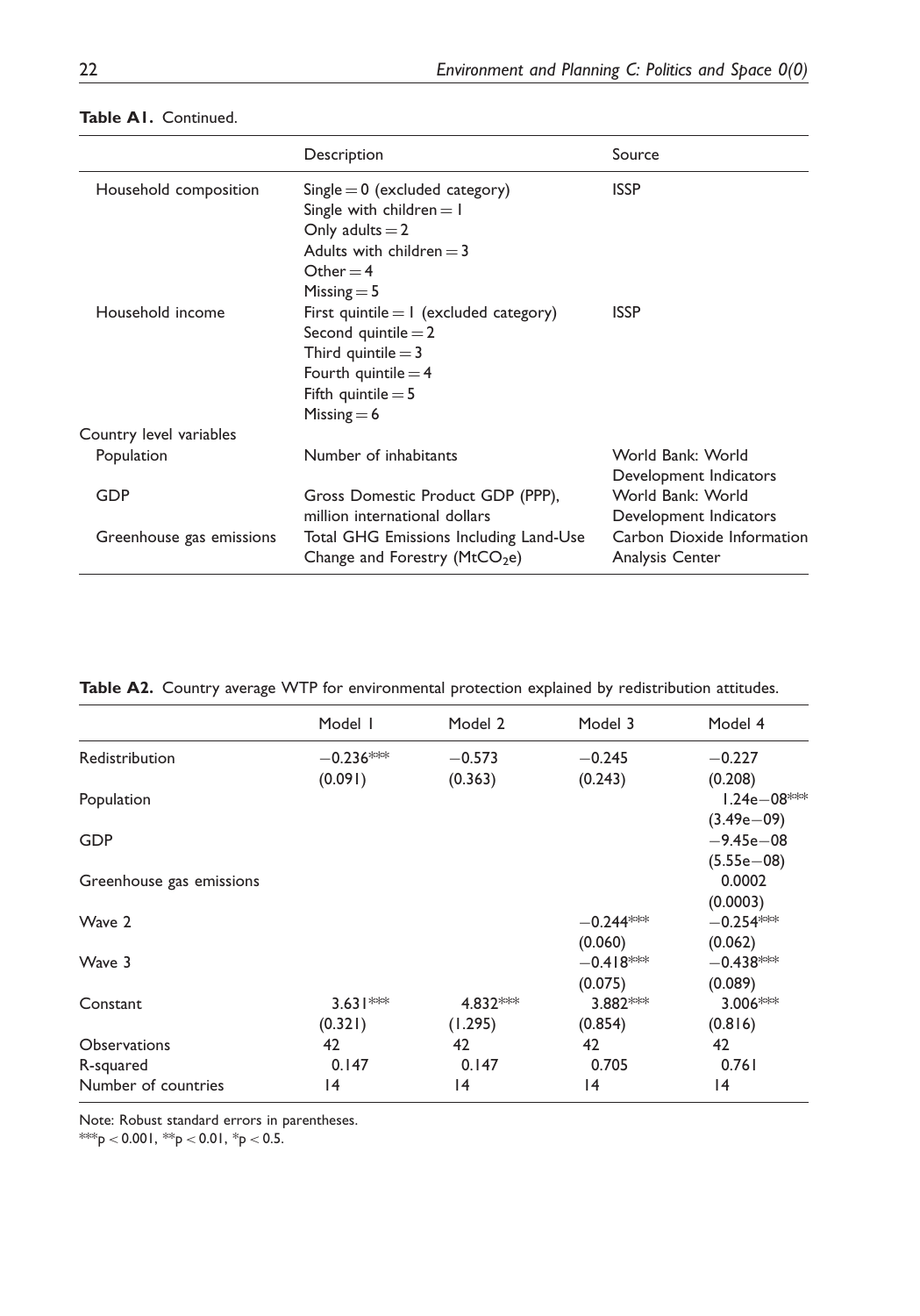| Model I                | Model 2                | Model 3                | Model 4                          |
|------------------------|------------------------|------------------------|----------------------------------|
| $-0.042***$<br>(0.004) | $-0.027***$<br>(0.004) | $-0.021***$<br>(0.004) | 0.008<br>(0.004)<br>$-0.042***$  |
|                        |                        |                        | (0.010)<br>0.002                 |
|                        |                        |                        | (0.002)<br>0.000<br>(0.000)      |
|                        |                        |                        | $0.054*$                         |
|                        |                        |                        | (0.023)<br>$0.221***$            |
|                        |                        |                        | (0.024)<br>0.297***<br>(0.025)   |
|                        |                        |                        | 0.592***<br>(0.026)              |
|                        |                        |                        | $0.084***$                       |
|                        |                        |                        | (0.017)<br>$-0.058**$            |
|                        |                        |                        | (0.023)<br>$0.234***$<br>(0.025) |
|                        |                        |                        | $-0.071***$<br>(0.020)           |
|                        |                        |                        | $-0.014$<br>(0.019)              |
|                        |                        |                        | $-0.109**$<br>(0.038)            |
|                        |                        |                        | $-0.050$<br>(0.038)              |
|                        |                        |                        | $-0.029$                         |
|                        |                        |                        | (0.034)<br>0.032<br>(0.018)      |
|                        |                        |                        | $-0.025$<br>(0.019)              |
|                        |                        |                        | 0.047<br>(0.053)                 |
|                        |                        |                        | $0.041*$<br>(0.021)              |
|                        |                        |                        | $0.043*$                         |
|                        |                        |                        | (0.020)<br>$0.128***$<br>(0.020) |
|                        |                        |                        |                                  |

| Table A3. Individual willingness to pay for environmental protection explained by redistribution attitudes. |  |  |
|-------------------------------------------------------------------------------------------------------------|--|--|
|-------------------------------------------------------------------------------------------------------------|--|--|

(continued)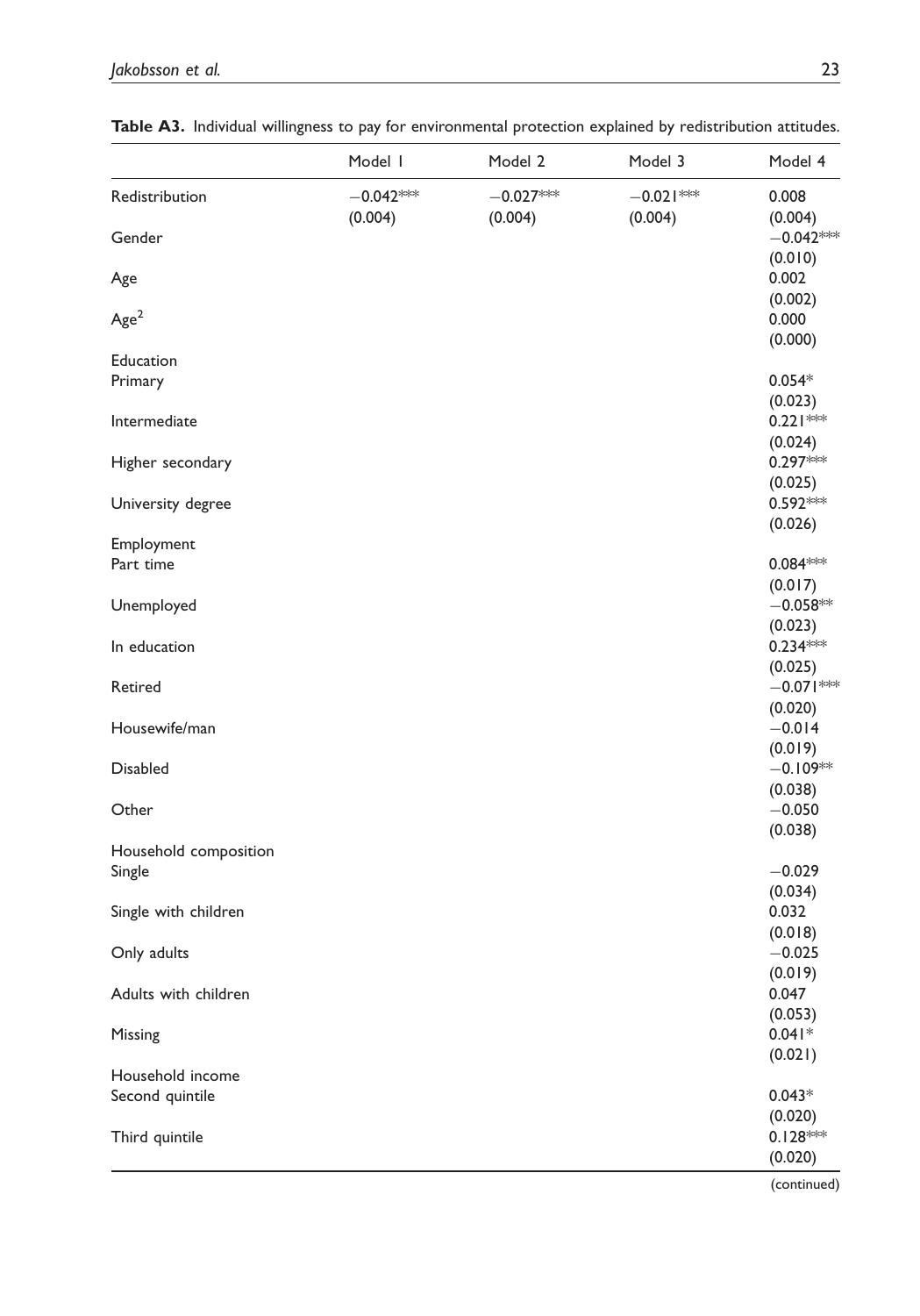|                        | Model I  | Model 2               | Model 3               | Model 4               |
|------------------------|----------|-----------------------|-----------------------|-----------------------|
| Fourth quintile        |          |                       |                       | $0.153***$            |
|                        |          |                       |                       | (0.021)               |
| Fifth quintile         |          |                       |                       | $0.236***$            |
|                        |          |                       |                       | (0.022)               |
| Missing                |          |                       |                       | $0.048**$             |
| Canada                 |          | $0.356***$            | $0.353***$            | (0.018)<br>$0.341***$ |
|                        |          | (0.032)               | (0.031)               | (0.031)               |
| Czech Republic         |          | $-0.185**$            | $-0.146**$            | $-0.083**$            |
|                        |          | (0.030)               | (0.029)               | (0.029)               |
| Germany                |          | $0.161***$            | $0.134***$            | $0.243***$            |
|                        |          | (0.029)               | (0.029)               | (0.029)               |
| Israel                 |          | $0.421***$            | $0.432***$            | $0.411***$            |
|                        |          | (0.030)               | (0.029)               | (0.030)               |
| Japan                  |          | $0.409***$            | $0.424***$            | $0.424***$            |
|                        |          | (0.030)<br>$0.352***$ | (0.029)<br>$0.350***$ | (0.030)<br>0.369***   |
| New Zeeland            |          | (0.031)               | (0.030)               | (0.030)               |
| Norway                 |          | 0.297***              | 0.307***              | $0.271***$            |
|                        |          | (0.030)               | (0.029)               | (0.029)               |
| Philippines            |          | $-0.037$              | $-0.030$              | $0.077*$              |
|                        |          | (0.032)               | (0.031)               | (0.032)               |
| Russia                 |          | $0.087**$             | 0.090**               | $0.100**$             |
|                        |          | (0.031)               | (0.030)               | (0.030)               |
| Slovenia               |          | $0.330***$            | $0.349***$            | $0.381***$            |
|                        |          | (0.032)               | (0.031)               | (0.032)               |
| Spain                  |          | $0.168***$            | $0.240***$            | $0.355***$            |
| Great Britain          |          | (0.029)<br>$0.306***$ | (0.028)<br>$0.261***$ | (0.028)<br>$0.338***$ |
|                        |          | (0.030)               | (0.029)               | (0.029)               |
| <b>USA</b>             |          | $0.413***$            | $0.420***$            | $0.426***$            |
|                        |          | (0.031)               | (0.031)               | (0.030)               |
| Wave 2 (2000)          |          |                       | $-0.253***$           | $-0.223***$           |
|                        |          |                       | (0.012)               | (0.014)               |
| Wave 3 (2010)          |          |                       | $-0.446***$           | $-0.533***$           |
|                        |          |                       | (0.012)               | (0.014)               |
| Constant               | 2.935*** | $2.665***$            | 2.868***              | 2.374***              |
|                        | (0.016)  | (0.031)               | (0.031)               | (0.058)               |
| Number of observations | 49,402   | 49,402                | 49,402                | 49,402                |
| R-squared              | 0.002    | 0.028                 | 0.055                 | 0.092                 |

|  | Table A3. Continued. |
|--|----------------------|
|--|----------------------|

Note: Robust standard errors in parentheses.

\*\*\* $p < 0.001$ , \*\* $p < 0.01$ , \* $p < 0.5$ .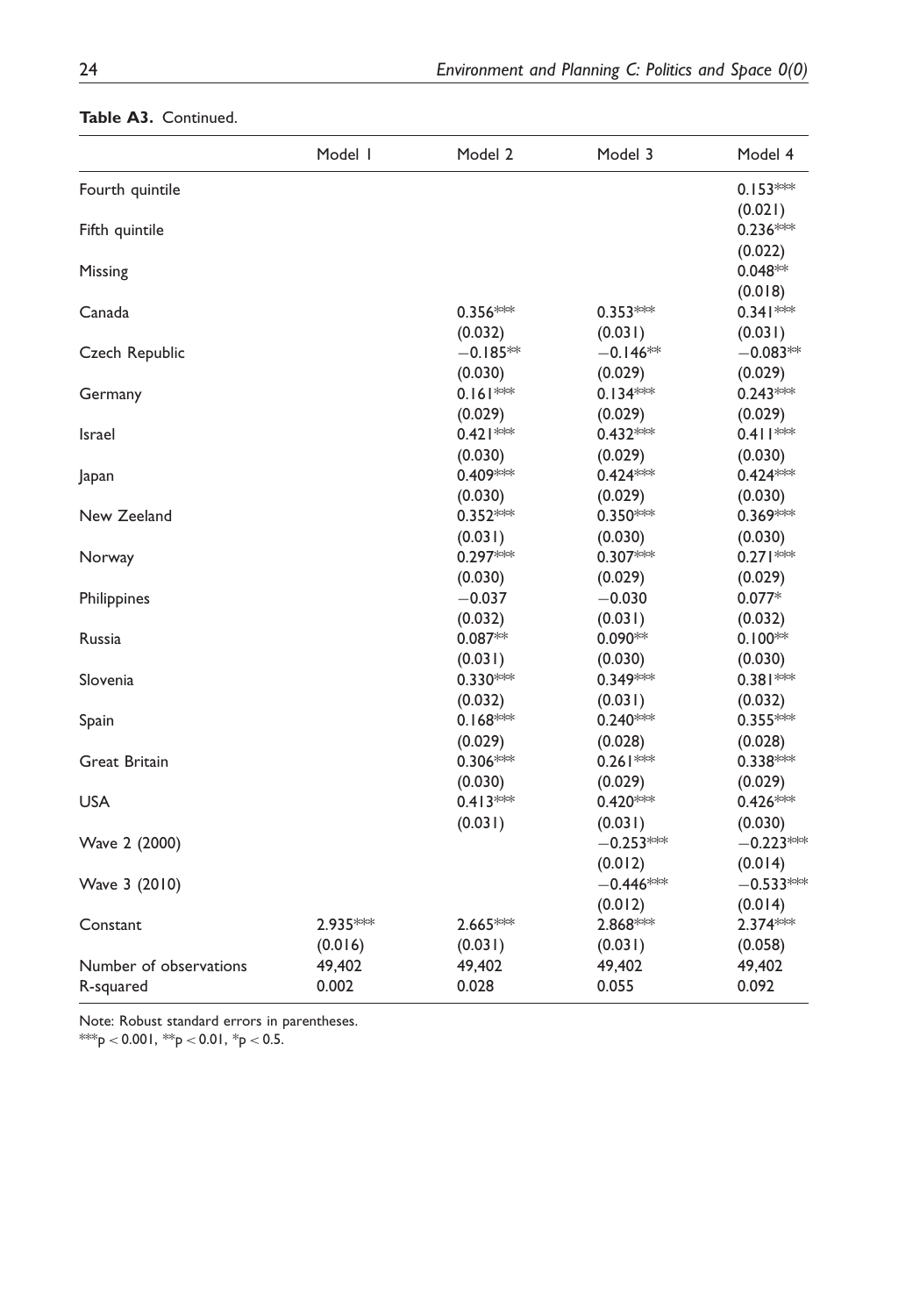|                       | Model I     |
|-----------------------|-------------|
| Redistribution        | 0.004       |
|                       | (0.016)     |
| Gender                | $-0.042***$ |
|                       | (0.010)     |
| Age                   | 0.003       |
|                       | (0.002)     |
| Age <sup>2</sup>      | 0.000       |
| Education             | (0.000)     |
| Primary               | $0.051*$    |
| Intermediate          | (0.023)     |
|                       | $0.221***$  |
| Higher secondary      | (0.024)     |
|                       | $0.301***$  |
| University degree     | (0.025)     |
|                       | $0.588***$  |
|                       | (0.026)     |
| Employment            |             |
| Part time             | $0.080***$  |
|                       | (0.017)     |
| Unemployed            | $-0.053*$   |
|                       | (0.023)     |
| In education          | $0.232***$  |
|                       | (0.024)     |
| Retired               | $-0.063**$  |
|                       | (0.020)     |
| Housewife/man         | $-0.016$    |
|                       | (0.018)     |
| <b>Disabled</b>       | $-0.115**$  |
|                       | (0.037)     |
| Other                 | $-0.058$    |
| Household composition | (0.038)     |
| Single                | $-0.023$    |
|                       | (0.034)     |
| Single with children  | 0.031       |
|                       | (0.018)     |
| Only adults           | $-0.022$    |
|                       | (0.019)     |
| Adults with children  | 0.042       |
|                       | (0.0531)    |
| Missing               | 0.034       |
|                       | (0.021)     |
| Household income      |             |
| Second quintile       | $0.044*$    |
|                       | (0.020)     |
| Third quintile        | $0.134***$  |
|                       | (0.020)     |
|                       | (continued) |

Table A4. Relationship between WTP and redistribution attitudes, by country.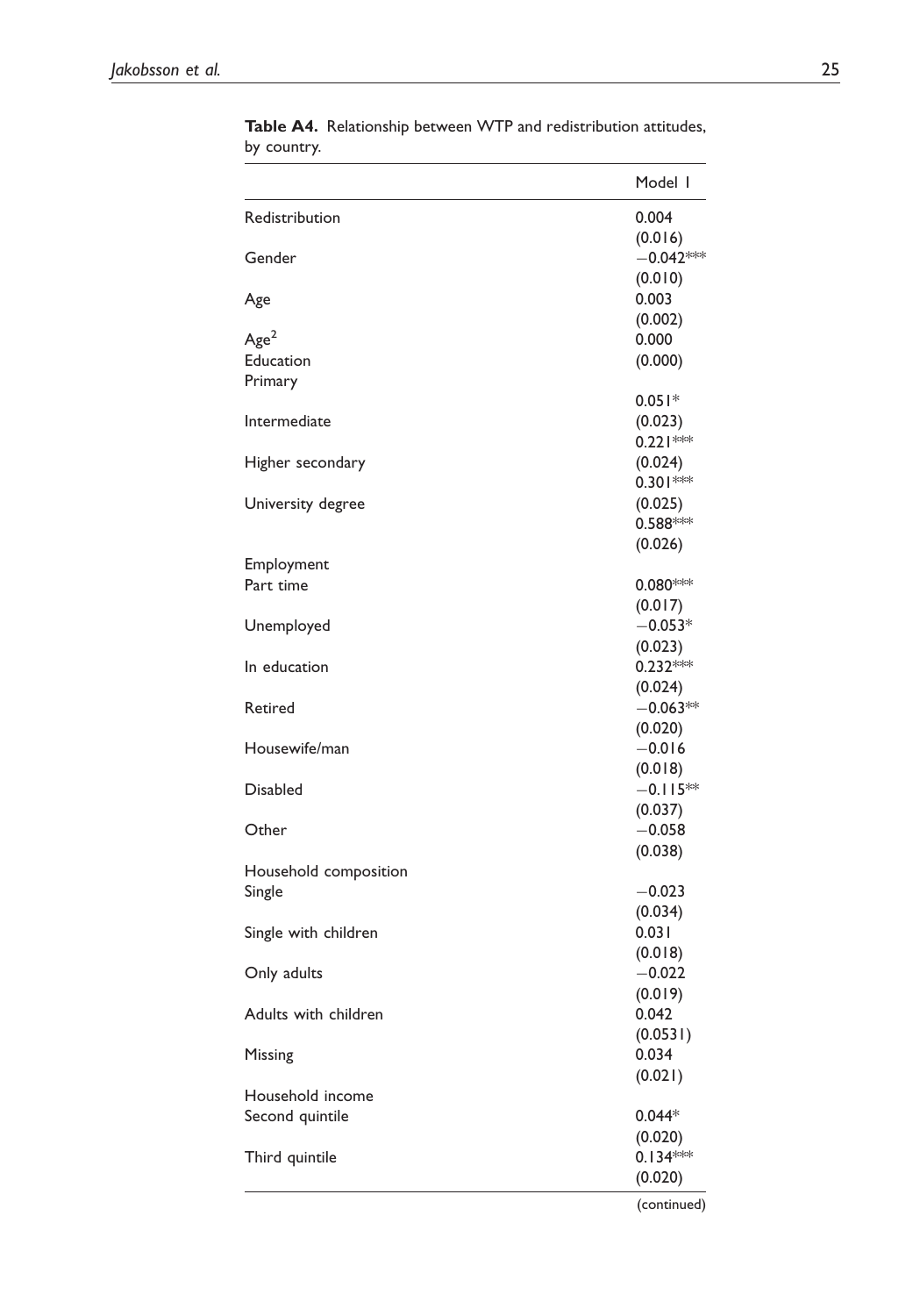|                                                    | Model I                |
|----------------------------------------------------|------------------------|
| Fourth quintile                                    | $0.162***$             |
|                                                    | (0.021)                |
| Fifth quintile                                     | $0.249***$             |
| Missing                                            | (0.022)                |
|                                                    | $0.057**$              |
| Wave 2 (2000)                                      | (0.018)                |
|                                                    | $-0.231***$            |
| Wave 3 (2010)                                      | (0.014)<br>$-0.534***$ |
|                                                    |                        |
| <b>Bulgaria</b>                                    | (0.014)<br>0.156       |
|                                                    |                        |
| Canada                                             | (0.115)<br>$-0.192*$   |
|                                                    |                        |
| Czech Republic                                     | (0.083)<br>$-0.147$    |
|                                                    | (0.082)                |
|                                                    | 0.084                  |
| Germany                                            | (0.081)                |
| Israel                                             | 0.130                  |
|                                                    | (0.090)                |
| Japan                                              | 0.124                  |
|                                                    | (0.084)                |
| New Zeeland                                        | $-0.226**$             |
|                                                    | (0.080)                |
| Norway                                             | $-0.486***$            |
|                                                    | (0.085)                |
| Philippines                                        | $-0.574***$            |
|                                                    | (0.097)                |
| Russia                                             | $0.192*$               |
|                                                    | (0.093)                |
| Slovenia                                           | 0.142                  |
|                                                    | (0.110)                |
| Great Britain                                      | $-0.103$               |
|                                                    | (0.086)                |
| USA                                                | $-0.287***$            |
|                                                    | (0.079)                |
| Interaction: Country dummy $\times$ Redistribution |                        |
| Bulgaria                                           | $-0.122***$            |
|                                                    | (0.027)                |
| Canada                                             | $0.056*$               |
|                                                    | (0.022)                |
| Czech Republic                                     | $-0.083***$            |
|                                                    | (0.021)                |
| Germany                                            | $-0.054*$              |
|                                                    | (0.021)                |
| Israel                                             | $-0.018$               |
|                                                    | (0.023)                |
| Japan                                              | $-0.015$               |
|                                                    | (0.022)                |
|                                                    | (continued)            |
|                                                    |                        |

Table A4. Continued.